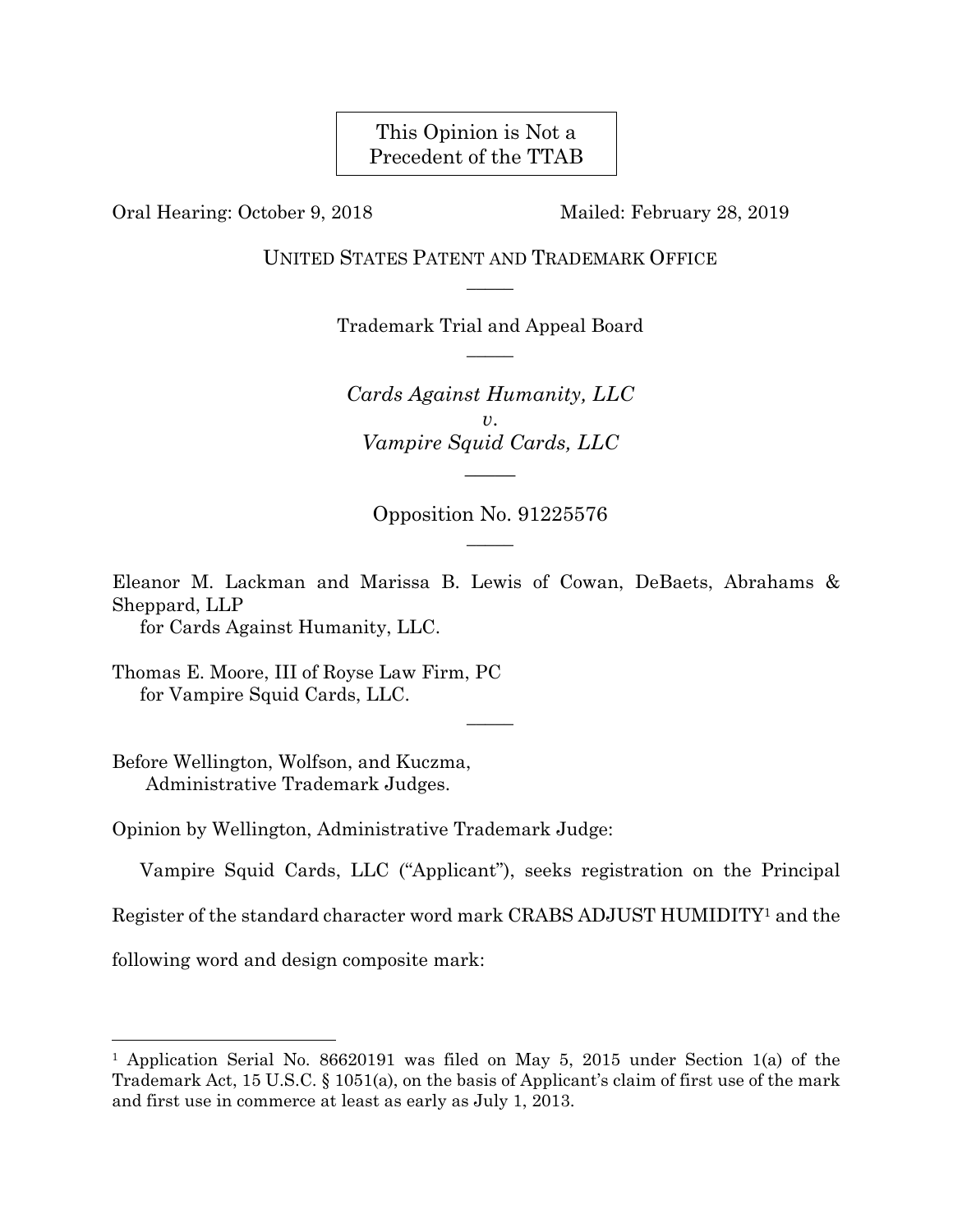

 $\overline{a}$ 

Cards Against Humanity, LLC ("Opposer") has opposed registration of Applicant's marks on the grounds of priority and likelihood of confusion under Section 2(d) of the Trademark Act ("the Act"), 15 U.S.C. § 1052(d), based on, inter alia, pleaded registrations for the standard character marks CARDS AGAINST HUMANITY and CAH, as well as a product packaging configuration mark (depicted below), and alleged

famous word mark CARDS AGAINST HUMANITY, under Section 43(c) of the Act, 15 U.S.C. § 1125(c), and that they may falsely suggest a connection to Opposer under Section 2(a) of the Act, 15 U.S.C. § 1052(a).

Applicant filed an answer wherein it made certain admissions, but otherwise denied the salient allegations of likelihood of confusion, dilution, and false suggestion

prior common law use of these marks.3 Opposer also opposes registration of

Applicant's marks on the grounds that they are likely to dilute Opposer's purported

<sup>2</sup> Application Serial No. 86622129 was filed on May 7, 2015 under Section 1(a) of the Trademark Act, 15 U.S.C. § 1051(a), on the basis of Applicant's claim of first use of the mark and first use in commerce at least as early as July 1, 2013.

<sup>3</sup> Pursuant to a Board order (26 TTABVUE), Opposer was given leave to file an amended notice of opposition, which it did on September 20, 2017 (27 TTABVUE). Applicant filed an amended answer thereto (28 TTABVUE). These are the operative pleadings.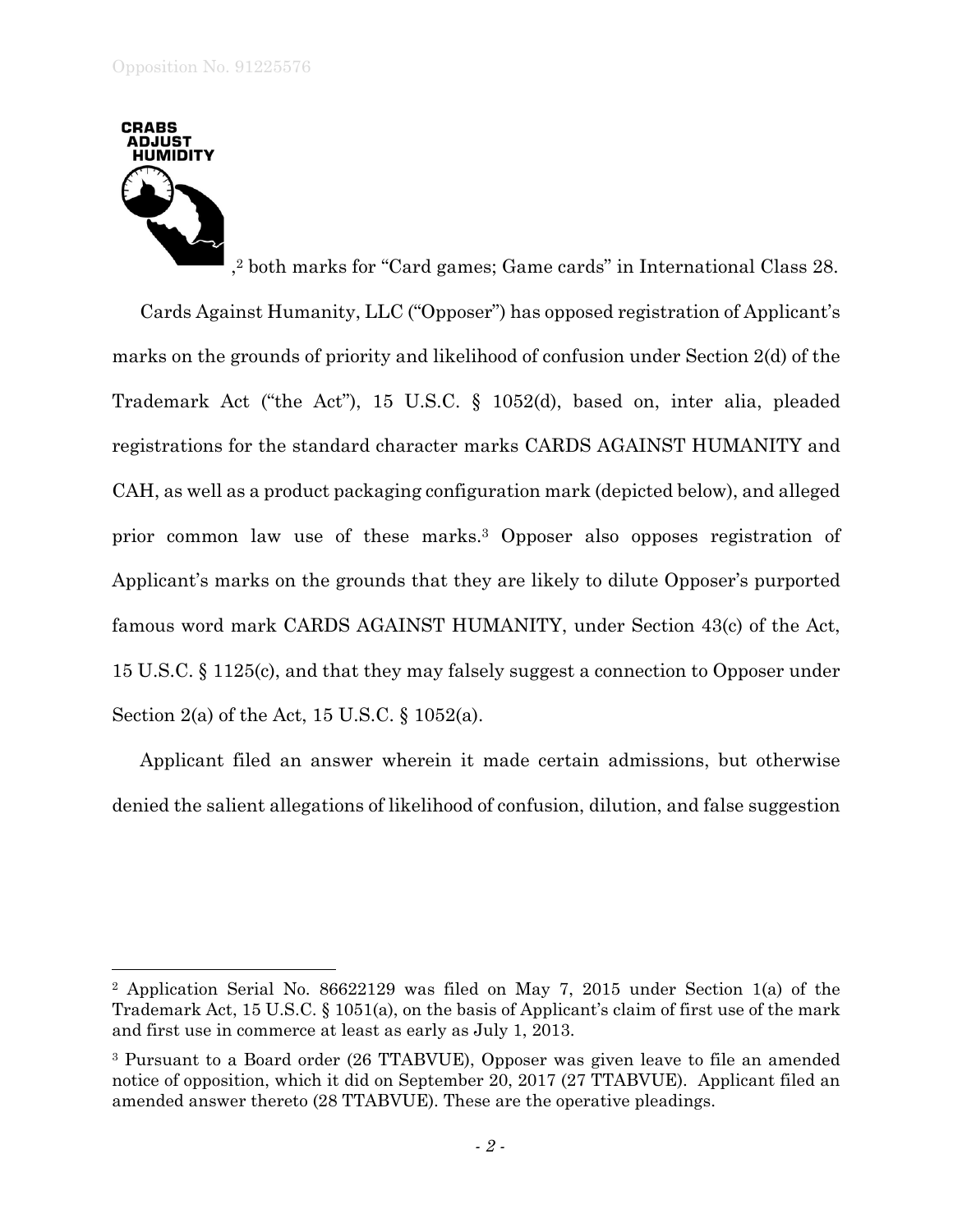of a connection.4 Applicant also sets forth various "affirmative defenses" in its answer,

including estoppel (by consent and acquiescence) and unclean hands.

Opposer and Applicant submitted trial evidence and have fully briefed the opposition. Both parties were represented by counsel at an oral hearing held before the Board on October 9, 2018.5

# **I. Evidentiary Record**

The record consists of the following.

- 1. The pleadings, as amended;
- 2. The file histories of Applicant's applications, by operation of Trademark Rule 2.122(b)(1), 37 C.F.R. § 2.122(b)(1).
- 3. Opposer's 1st Notice of Reliance on copies of its pleaded registrations, each for "Card games; Game cards" in International Class 28:6
	- (a) Registration No. 4304905 for the mark CARDS AGAINST HUMANITY;7

(a) Registration No. 4623613 for the mark  $\blacksquare$ ;<sup>8</sup> and



<sup>4 28</sup> TTABVUE (amended answer).

<sup>5 65</sup> TTABVUE (oral hearing appearance record).

<sup>6 29</sup> TTABVUE.

<sup>7</sup> Issued on March 19, 2013; Section 8 and 15 affidavits accepted.

<sup>8</sup> Issued on October 21, 2014. The mark is described in the registration as: "consist[ing] of a three-dimensional black rectangular product packaging featuring the words CARDS AGAINST HUMANITY in white letters located in the upper left-hand corner of the rectangular design, with the phrase A PARTY GAME FOR HORRIBLE PEOPLE in white letters directly below. The dotted lines along the perimeter of the rectangular product packaging show the mark's position on the goods and are not a feature of the mark."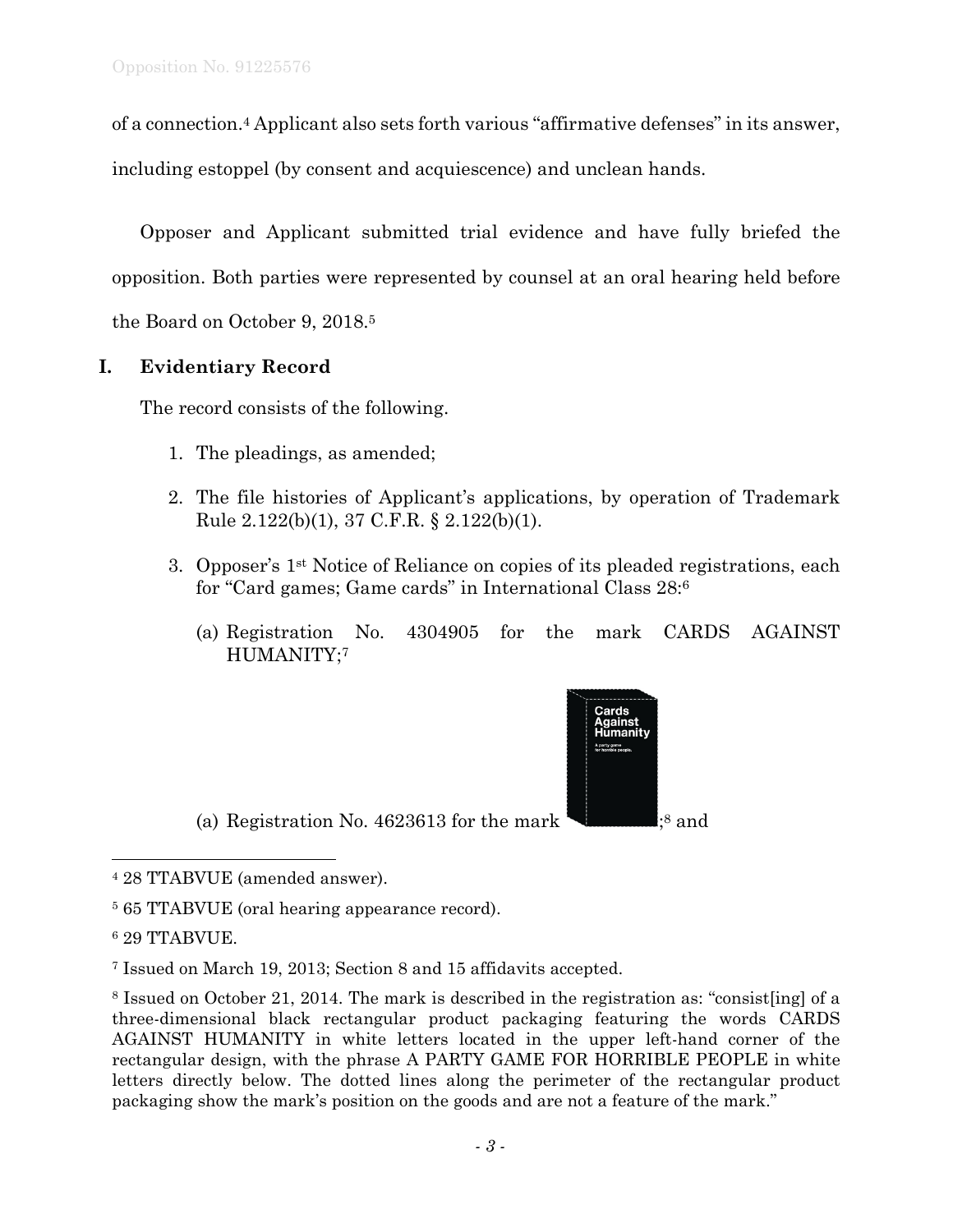- (b) Registration No. 3354769 for the mark CAH.9
- 4. Opposer's 2nd Notice of Reliance on a copy of its application (Serial No.



- 5. Opposer's 3rd Notice of Reliance on responses from Applicant to certain interrogatories and admission requests propounded by Opposer.11
- 6. Opposer's 4th Notice of Reliance on:12
	- (a) printouts from Opposer's and Applicant's websites;
	- (b) copies of print and online articles involving Opposer's goods;
	- (c) screenshots from various websites involving Opposer's goods;
	- (d) screenshots of archived Amazon website pages involving Opposer's goods;
	- (e) screenshots from Amazon's U.S., Canadian and U.K. websites involving Opposer's goods, including customer review pages.
- 7. Opposer's 5th Notice of Reliance on documents produced by Applicant in response to Opposer's discovery requests for production and authenticated by way of an admission by Applicant.<sup>13</sup>

<sup>9</sup> Issued on July 18, 2017.

<sup>10 30</sup> TTABVUE. The application, filed on April 27, 2017, matured into a registration (Reg. No. 5473183) on May 22, 2018.

<sup>11 31</sup> TTABVUE.

<sup>12 32</sup> TTABVUE.

<sup>13 33</sup> TTABVUE.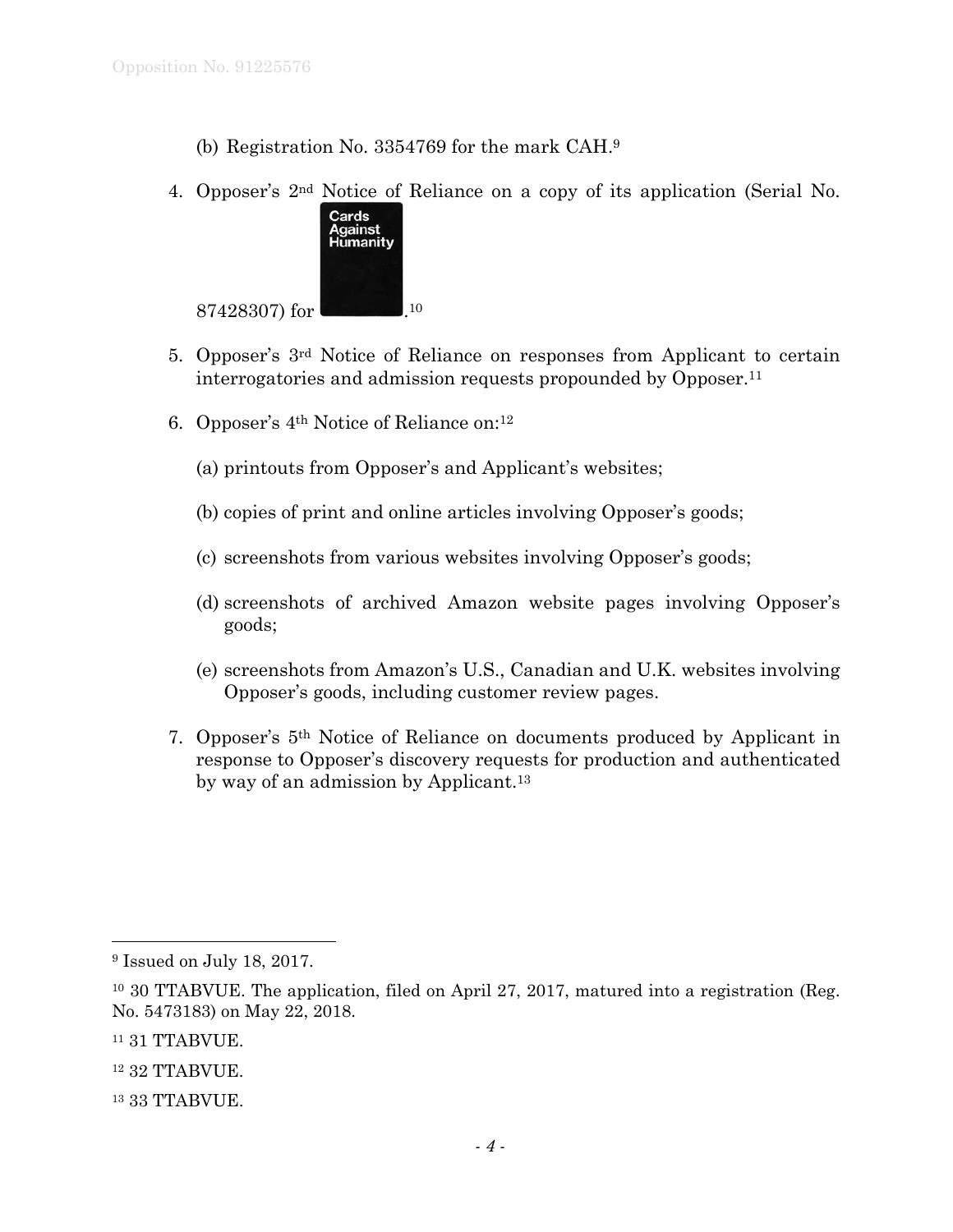- 8. Opposer's 6th and 7th Notices of Reliance on portions of the transcript of the deposition of Michael Kohler, one of founders, taken pursuant to Fed. Rule Civ. P.  $30(b)(6)$ .<sup>14</sup>
- 9. Opposer's submission of the testimony declaration or testimonial deposition transcript, with exhibits, for the following individuals:
	- (a) Jon G. Rygh, a self-proclaimed "expert in the field of branding and marketing";15 and
	- (b) Jenn Bane, Community Manager for Opposer.16
- 10. Opposer's (rebuttal) 8th Notice of Reliance on Applicant's responses to Opposer's interrogatories nos. 9-11 and 14.17
- 11. Opposer's (rebuttal) 9th Notice of Reliance on Internet printouts concerning Opposer's CARDS AGAINST HUMANITY goods.18
- 12. Opposer's (rebuttal) 10th Notice of Reliance on documents produced by Applicant during discovery and authenticated by Applicant's admissions.19
- 13. Applicant's submission of the following testimony:
	- (a) Declaration (upon written questions pursuant to stipulation of the parties) of Ben Hantoot, one of Opposer's founders, with exhibits;20
	- (b) Testimonial deposition transcript, with exhibits, of Michael Kohler;<sup>21</sup>
	- (c) Testimonial deposition transcript, with exhibits, of Shari Spiro, founder and CEO of Ad Magic Incorporated, a third party;<sup>22</sup> and

1

17 41 TTABVUE and confidential material submitted at 44 TTABVUE.

- 19 43 TTABVUE and confidential material submitted at 44 TTABVUE.
- 20 45-46 TTABVUE (designated confidential).
- 21 47 TTABVUE and 48 TTABVUE (confidential copy).
- 22 49 TTABVUE.

<sup>14 34</sup> TTBVUE; 40 TTABVUE (filed during Opposer's rebuttal testimony period) and confidential material submitted at 44 TTABVUE.

<sup>15 35</sup> TTABVUE.

<sup>16 36</sup> TTABVUE; testimony and exhibits designated "confidential" at 37 TTABVUE.

<sup>18 42</sup> TTABVUE.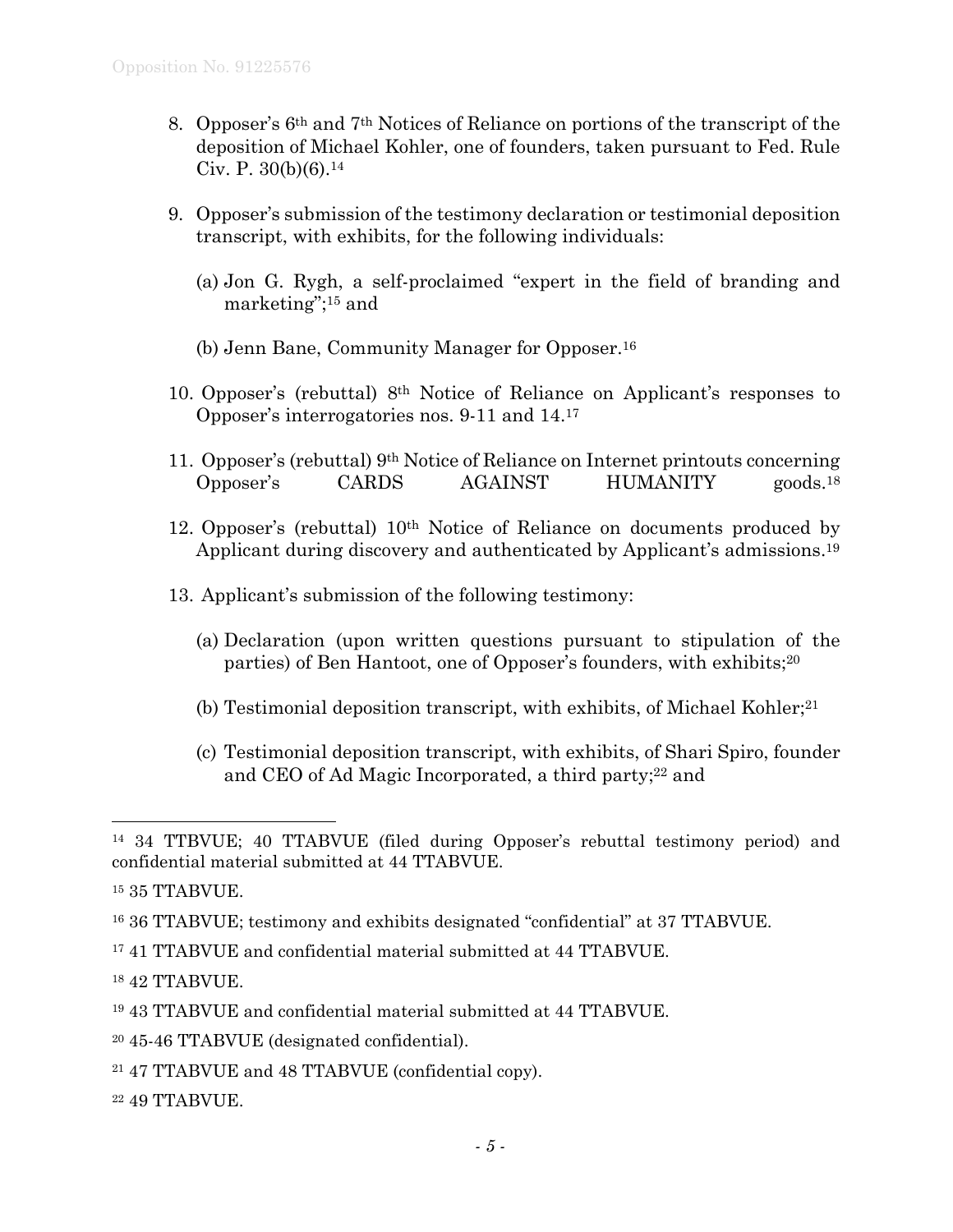(d) Testimonial deposition (second, taken on January 18, 2018) transcript of Mr. Rygh.23

Applicant has moved to strike the "expert report" attached as an exhibit to the declaration of Mr. Rygh, as submitted by Opposer.24 Specifically, Applicant objects because "Mr. Rygh's opinion [whether there is a likelihood of confusion] is not helpful to the trier of fact because he has relied on less evidence than the Board has before it."25 Applicant also contends that Mr. Rygh does not have "specialized knowledge on the issue of what is and is not parody and does not qualify to render an expert opinion on the subject."26 Opposer has contested Applicant's motion to strike Mr. Rygh's report.

We decline to strike the "expert report" attached to Mr. Rygh's declaration. However, we accord the report only the weight it is entitled to and, in this regard, we have considered Applicant's reasons for striking the report and why Mr. Rygh's opinions have little, or no, value. To be clear, we do not allow Mr. Rygh's opinion to serve as a substitute for our own judgment in this opposition. *Frito-Lay N. Am., Inc. v. Princeton Vanguard, LLC*, 124 USPQ2d 1184, 1190 (TTAB 2017). *See also Yamaha Int'l Corp. v. Hoshino Gakki Co*., 840 F.2d 1572, 6 USPQ 1001 (Fed. Cir. 1988); *see also Edwards Lifesciences Corp. v. Vigilanz Corp.,* 94 USPQ2d 1399, 1401-1402 (TTAB 2010) ("[T]he Board is responsible for determining whether the marks are

1

<sup>23 50</sup> TTABVUE.

<sup>24 55</sup> TTABVUE (Applicant's statement of objections).

<sup>25</sup> *Id.* at p. 2-3.

<sup>26</sup> *Id.* at p. 3.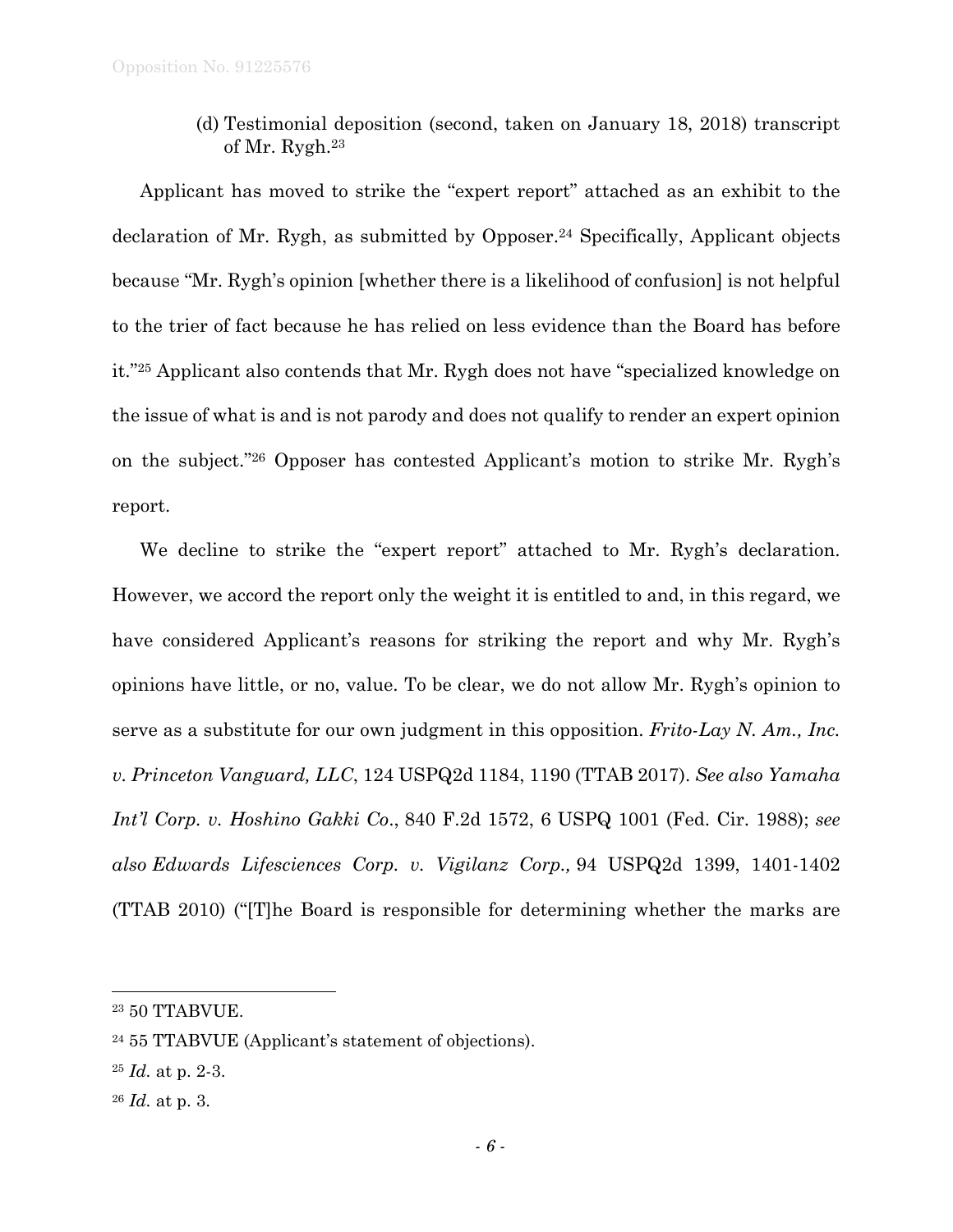similar, and we will not substitute the opinion of a witness, even an expert witness, for our evaluation of the facts.") (citing *The Mennen Co. v. Yamnouchi Pharma. Co., Ltd.,* 203 USPQ 302, 305 (TTAB 1979) (holding the "opinions of witnesses, including those qualified as expert witnesses, on the question of likelihood of confusion are entitled to little if any weight and should not be substituted for the opinion of the tribunal charged with the responsibility for the ultimate opinion of the question.")).

## **II. Background**

In 2010, Opposer began marketing a game called CARDS AGAINST HUMANITY as a Kickstarter (crowd-source funded) project.27 The game, itself, is described as "a party game for horrible people" and is played by "one player ask[ing] a question from a black card and everyone else answer[ing] with their funniest white card."28 The game encourages irreverent or risqué answers that are humorous, with a variety of "specialty" packs of cards.

Since 2010, Opposer has engaged in unconventional marketing schemes and its CARDS AGAINST HUMANITY game has gained some notoriety. Opposer has also been active promoting the game through its website and social media accounts on Twitter, Instagram, Facebook and Tumblr, with a significant number of followers and activity. It has received unsolicited attention in the media, including "CNN, MSNBC, Fox News, Ad Week, Time, Bustle, [and] Teen Vogue."29 In various articles from 2012 to 2015, the game has been regarded as very successful and growing in popularity –

l

<sup>27 36</sup> TTABVUE 9.

<sup>28 32</sup> TTABVUE 18.

<sup>29 36</sup> TTABVUE 11.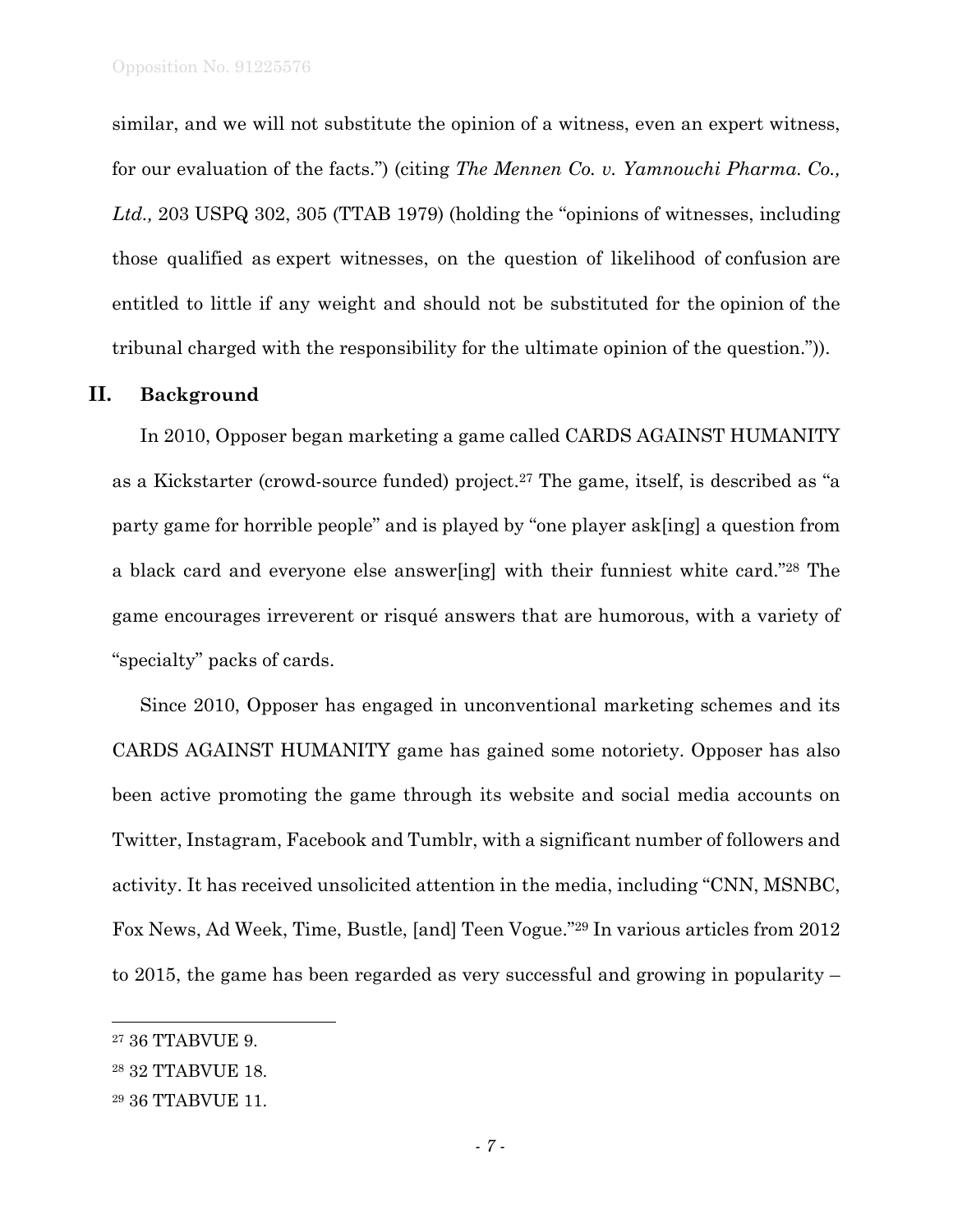being described in terms such as "taking the world by storm"30 or "a smashing success"31 or "the breakout party game of this decade."32 Various celebrities have also given unprompted mention on their social media of their like of the game, *e.g.*, Kim Kardashian West tweeting "Playing 'Cards Against Humanity' with the crew!"33 The game was also played by the cast of Glee (TV show) on The Ellen (DeGeneres) Show television program.34

In terms of sales and commercial success, sales of Opposer's CARDS AGAINST HUMANITY game have grown dramatically since between 2011 up to 2016 and are impressive.35 The online retailer Amazon.com has consistently listed the game as a "best seller" since 2010.36

Applicant, whose members are the husband and wife team of Michael and Amber Kohler, describes itself as "founded on the idea that it could create a set of cards with an even more off-beat sense of humor that could add to and complement the original [Opposer's] Cards Against Humanity game."37 Indeed, Applicant's game cards are considered an "expansion pack" to Opposer's card game and are used in conjunction with Opposer's card game. Mr. Kohler testified that in early 2013 he was very familiar

 $\overline{a}$ 

36 36 TTABVUE (Bane 11:2-5).

37 58 TTABVUE 11.

<sup>30 32</sup> TTABVUE (Exhibit 28).

<sup>31</sup> *Id.* (Exhibit 30).

<sup>32</sup> *Id.* (Exhibit 29).

<sup>33 36</sup> TTABVUE (Bane Exhibit 1).

<sup>34</sup> Id.

<sup>&</sup>lt;sup>35</sup> The figures for sales for products and number of promotional items distributed have been designated "confidential." 37 TTABVUE; Bane Ex. 3.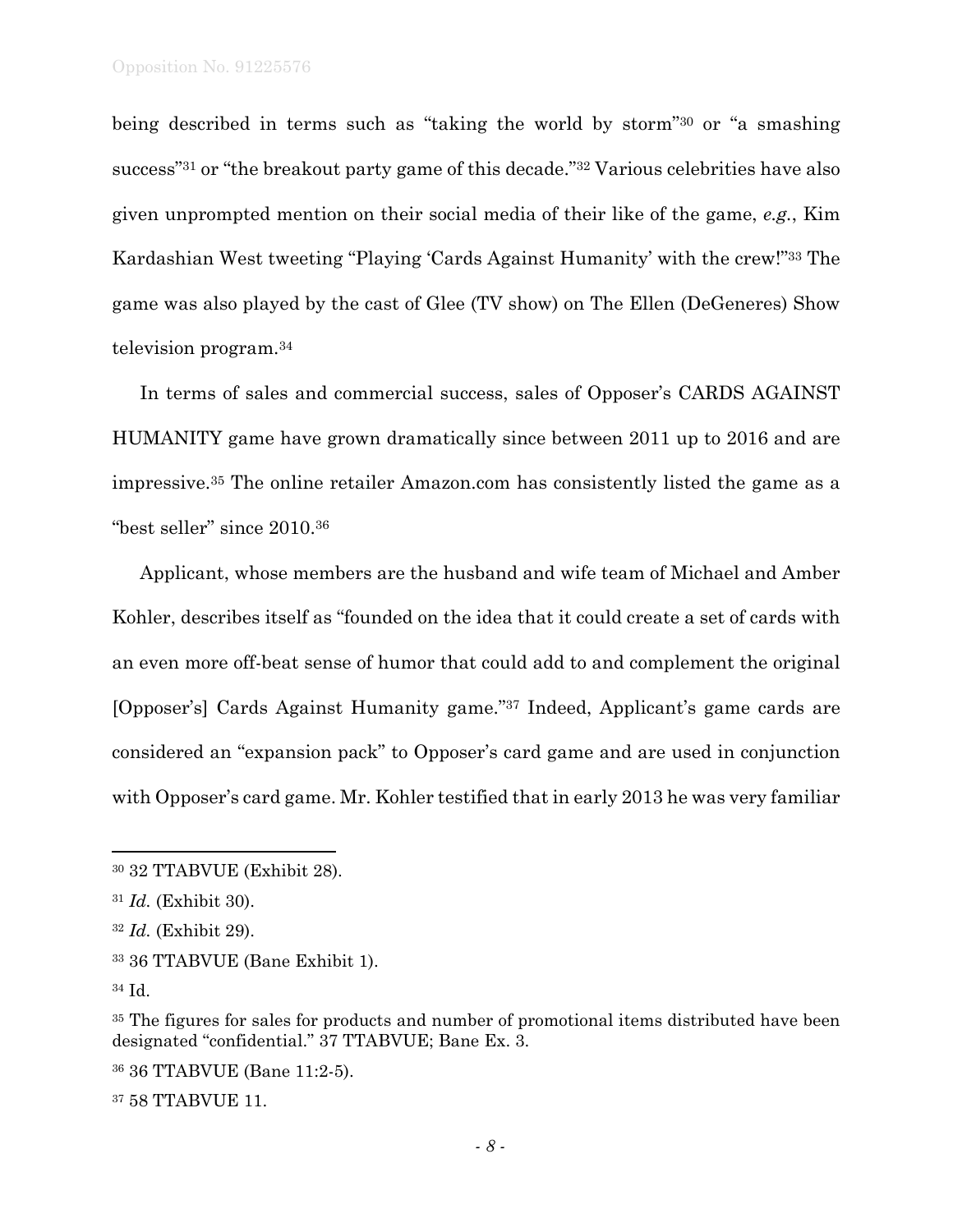with Opposer's game and wanted to create "a series of cards that could be added to the Cards Against Humanity game that would give a different or enhanced, expanded experience."38 In deciding on a mark for its expansion pack of cards to Opposer's game, Mr. Kohler "wanted a phrase that would evoke [CARDS AGAINST HUMANITY] by rhyming with it, but in an absurdist and surreal way."39

On or about July 1, 2013, Applicant began using CRABS ADJUST HUMIDITY with an expansion game card pack and launched a website.<sup>40</sup> At about the same time, Mr. Kohler contacted Opposer via email regarding Applicant's plans for the expansion pack of game cards. Also, at or around the same time, Applicant contacted a printer, AdMagic, which was the same printing company that Opposer used for its game cards.

The parties' 2013 email communications and the testimony regarding them have mostly been designated "confidential."41 Thus, without divulging any of the specific content of the testimony and exhibits, we make some generalized factual findings based on the testimony and exhibits. The communications began with Applicant's principal, Mr. Kohler, sending an email to Opposer on July 23, 2013.42 In the email, Mr. Kohler expressed Applicant's interest to use its CRAB ADJUST HUMIDITY mark without violating Opposer's intellectual property rights. On the same day, Max

<sup>38 47</sup> TTABVUE (Kohler 7:8-10).

<sup>39</sup> *Id.* 8:14-16.

<sup>40</sup> *Id.* 10:19-23.

<sup>41 48</sup> TTABVUE (Kohler "confidential" testimony and exhibits).

<sup>42</sup> *Id.* (Kohler Exhibit 1).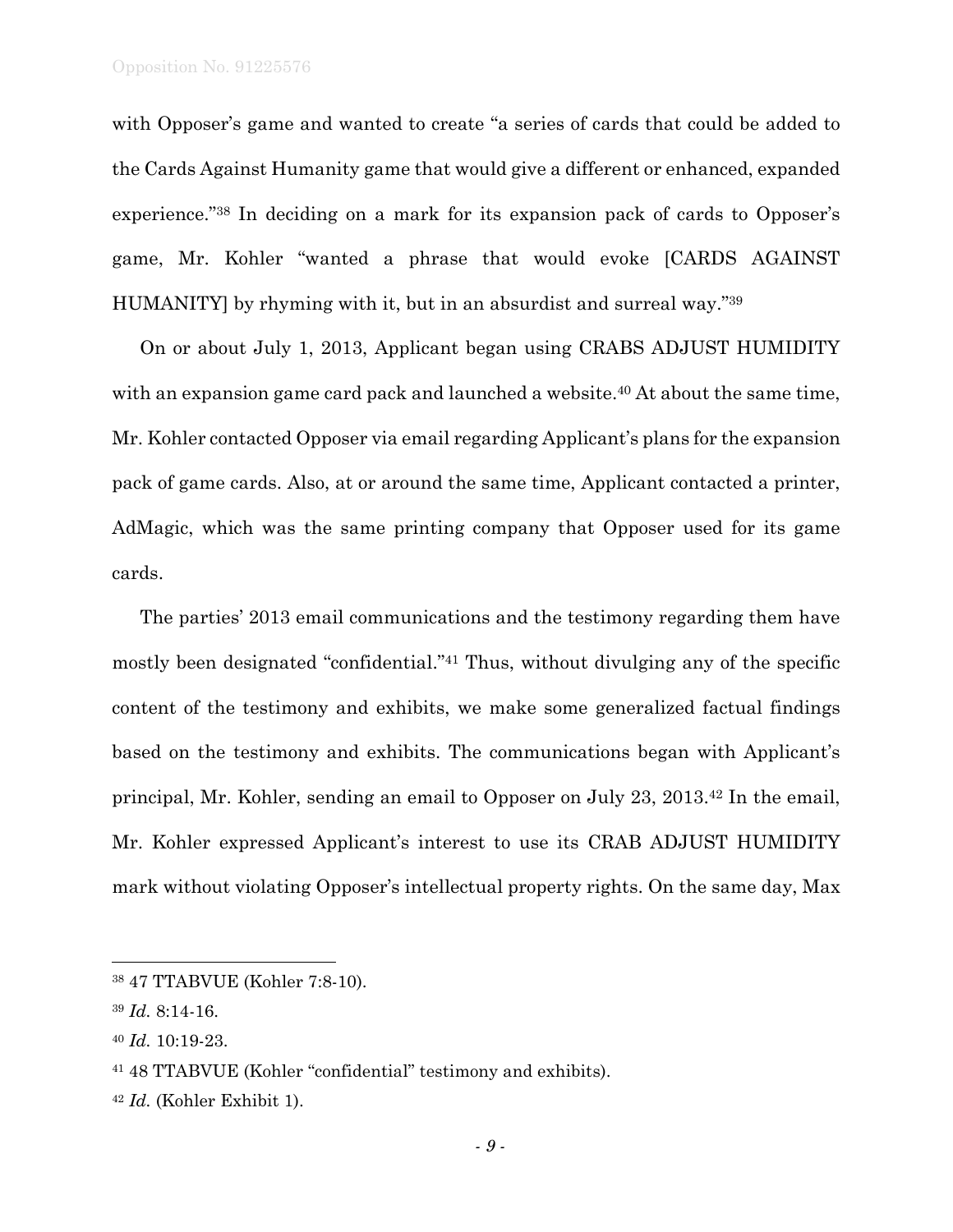Temkin, one of Opposer's principals, responded to Mr. Kohler by email, mentioning a possible licensing agreement that would include a provision prohibiting the sale of any confusingly similar game; Mr. Temkin further suggested in the same email that, as an alternative to the licensing agreement, Opposer would consider a re-design of Applicant's marks and packaging whereby Applicant could sell its game cards without violating Opposer's rights.<sup>43</sup>

On August 14, 2013, Mr. Kohler sent Mr. Temkin an email with an attachment showing re-designed game card designs containing the CRABS ADJUST HUMIDITY mark.44 On the same day, Mr. Temkin responded by email stating, albeit in a single sentence and somewhat informally, that Applicant's re-design was acceptable to Opposer.45

In September 2013, Applicant placed an order with AdMagic to have 10,000 of its game cards printed for \$22,700.46 Prior to accepting the order from Applicant, AdMagic's principal, Ms. Spiro, confirmed with Opposer that it had given permission to Applicant to have the cards printed.47 Specifically, Ms. Spiro testified:48

So my understanding is that the guys from Cards Against Humanity were giving Michael [Applicant] permission to sell this game on his website in a specific channel of trade, for lack of a better definition. That was my understanding. He had approval to run this run and sell the cards in the Crabs Adjust Humidity website.

1

<sup>43</sup> *Id*.

<sup>44</sup> *Id*.

<sup>45</sup> *Id*.

<sup>46 49</sup> TTABVUE (Spiro Exhibit 1).

<sup>47</sup> *Id.*; Spiro 8:14-10:23.

<sup>48</sup> *Id.*; Spiro 10:12-20.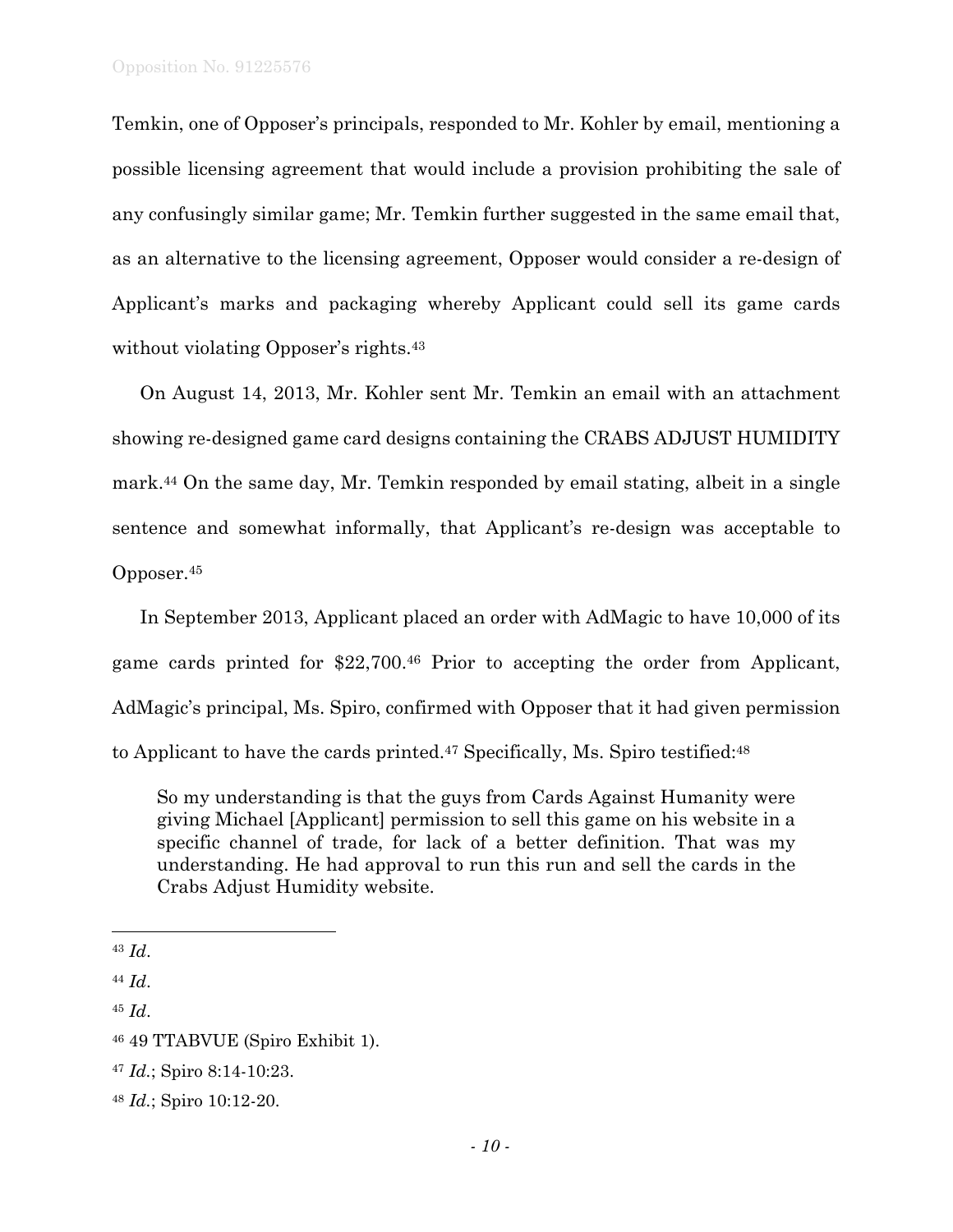When Applicant placed its first order with AdMagic to print its game cards, Applicant's primary trade channel was through its own website.49 Later in 2013 and into 2014, Applicant experienced "explosive growth" in sales that peaked during Christmas 2014,50 and Applicant began selling through the large online retailer Amazon.com, as well as other online retailers and smaller retail hobby stores.<sup>51</sup>

On two separate occasions, Applicant attempted to sell its cards through Target, a chain of large retail department stores. First, in late 2014,52 Applicant was close to placing an order with the printer, AdMagic, for game cards to be sold to Target. However, AdMagic's principal, Ms. Spiro, contacted Applicant and said she was uncomfortable printing Applicant's cards "without signoff" from Opposer.53 Applicant contacted Opposer who ultimately did not approve Applicant's sale of cards to Target in late 2014.54 On the second occasion, in 2015, Applicant's distributor was approached by Target regarding the sale of Applicant's game cards in the Target stores.55 Applicant again contacted Opposer to get its approval of Applicant's sale of cards to Target; however, the parties were unable to reach an agreement and Applicant ultimately did not sell any of its cards through to Target.

l

<sup>49 47</sup> TTABVUE (Kohler 22:19-20).

<sup>50</sup> *Id.*; Kohler 82:18-23.

<sup>51</sup> *Id.*; Kohler 23:1-21.

<sup>52</sup> *Id.*; Kohler 27:9-25.

<sup>53</sup> *Id.* 

<sup>54</sup> *Id.*; Kohler 28:2-3.

<sup>55</sup> *Id.*; Kohler 28-18-22.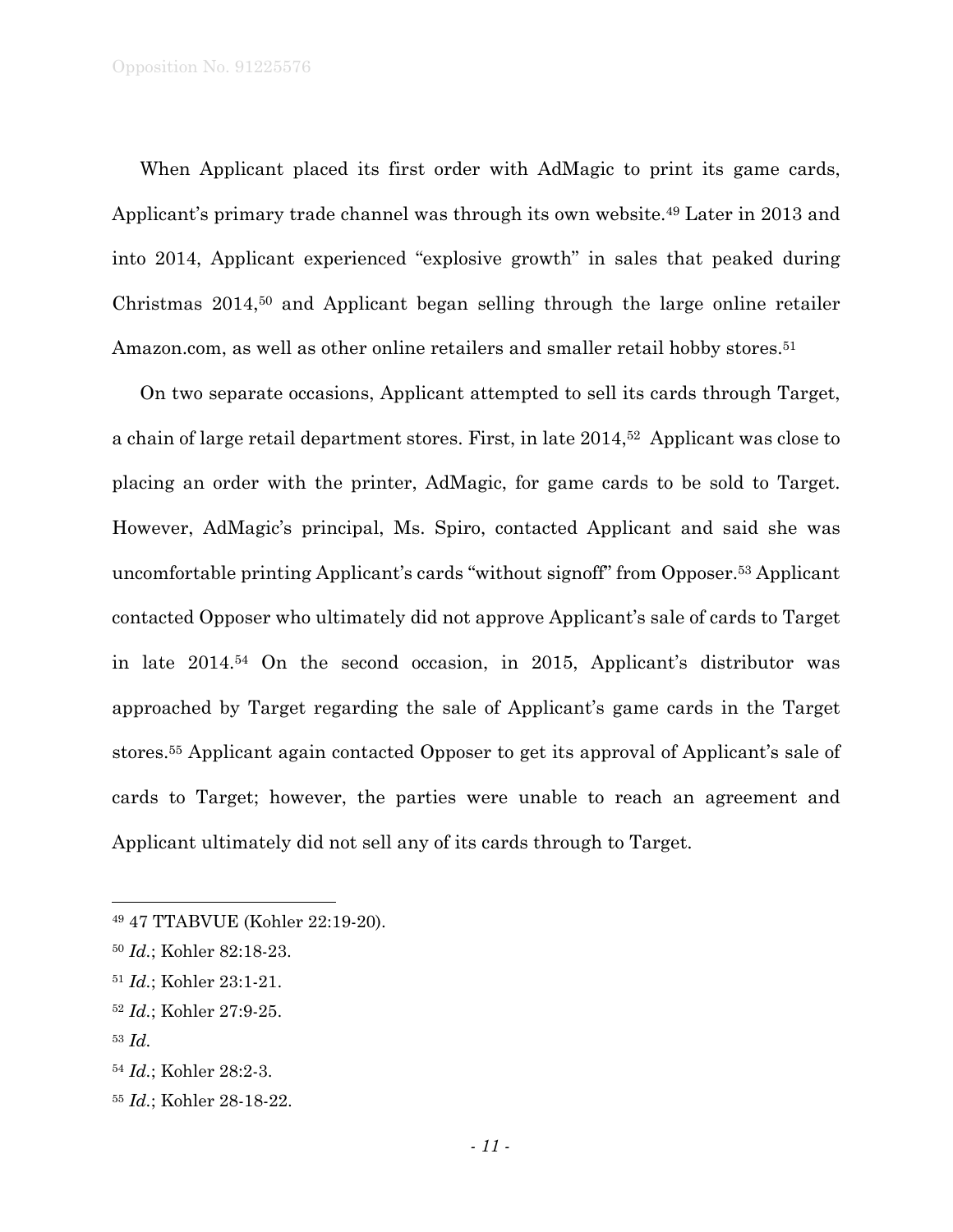The involved applications were filed in May, 2015, published for opposition on November 3, 2015, and Opposer timely filed the instant opposition on December 30, 2015.56 During this time and at least up to January 2016, the parties continued their negotiations regarding a possible written agreement regarding Applicant's use of its marks.

## **III. Applicant's Affirmative Defenses**

## **A. Estoppel by acquiescence and express consent**

In its brief, Applicant relies upon from the aforementioned email correspondence in 2013 between Applicant's principal, Mr. Kohler, and Max Temkin, a principal of Opposer. Applicant asserts that, based on that correspondence, it "received Opposer's consent to proceed to market Applicant's game" and that it "did so for two years without any complaint from Opposer." Applicant argues that it received Opposer's "express, not implied," consent to "market" its game.57 Applicant further argues that this consent was "followed by Applicant's detrimental reliance [and] creates the defense of estoppel."58 Applicant also contends that "an express consent to use necessarily includes a consent to register," citing *Richdel, Inc. v. Mathews Co.*, 190 USPQ 37, 42 (TTAB 1976) and MCCARTHY ON TRADEMARKS AND UNFAIR COMPETITION § 32:106 (5th ed. 2018 update).

1

<sup>56</sup> Opposer filed a request for an extension of time to oppose (on December 3, 2015) which was granted by the Board on the same day, allowing Opposer until January 2, 2016 to file a notice of opposition.

<sup>57 58</sup> TTABVUE 45.

<sup>58</sup> *Id.*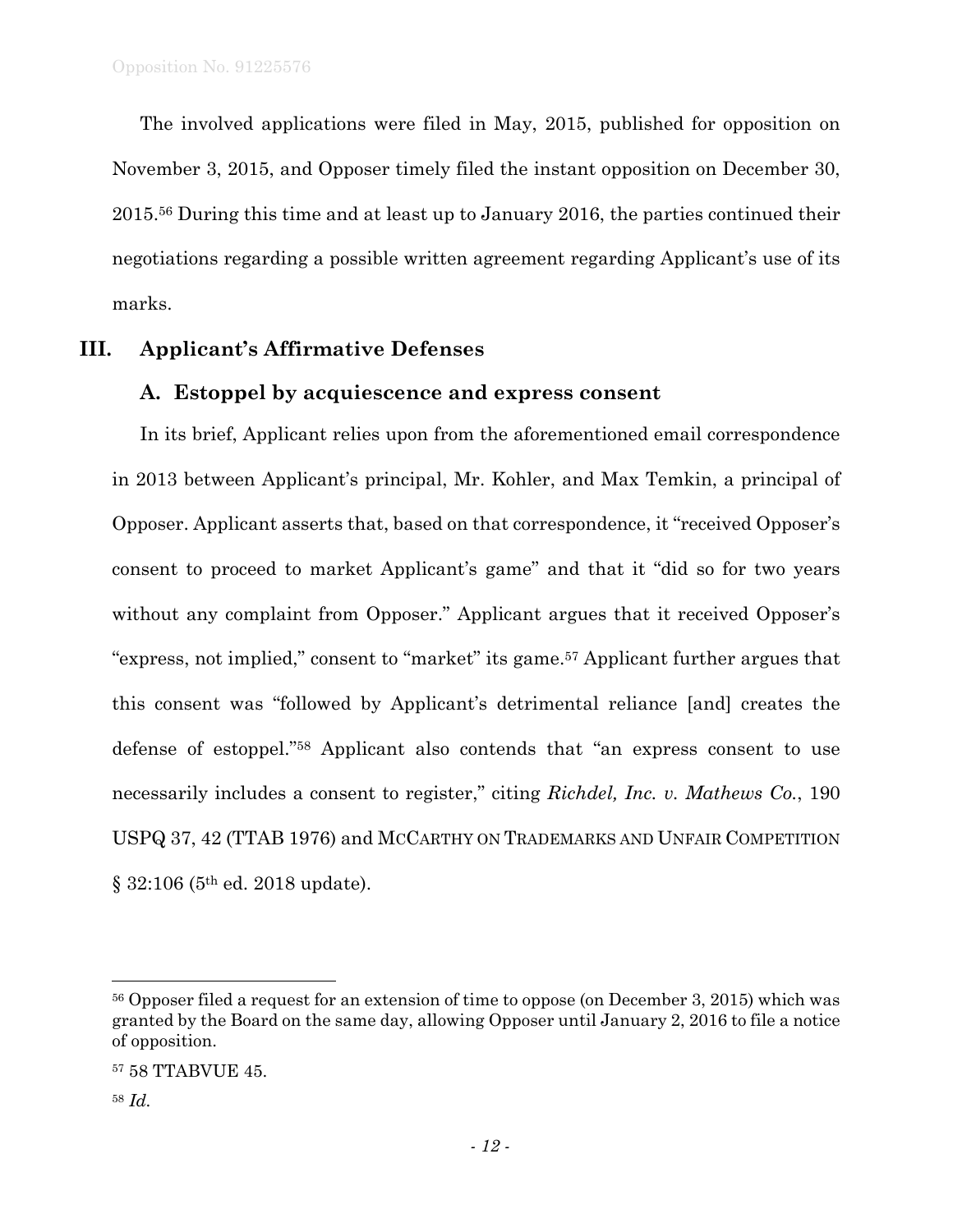Opposer, on the other hand, admits that it "had given Applicant a limited permission to use the name Crabs Adjust Humidity as part of an overall design back in 2013."59 However, Opposer contends that such consent "only extended to a small print run for a one-off expansion pack to be sold on Applicant's website with a specific design," asserting that "at that time, [Applicant's website] was the only place the 'Crabs Adjust Humidity' game was available…."60

Applicant's defense, as articulated in its brief, is essentially estoppel by acquiescence. "Acquiescence is a type of estoppel that is based upon the plaintiff's conduct that expressly or by clear implication consents to, encourages, or furthers the activities of the defendant, that is not objected to." *Christian Broadcasting Network Inc. v. ABS-CBN International*, 84 USPQ2d 1560, 1573 (TTAB 2007). Acquiescence requires proof of three elements: (1) that plaintiff actively represented that it would not assert a right or a claim; (2) that the delay between the active representation and assertion of the right or claim was not excusable; and (3) that the delay caused defendant undue prejudice. *Coach House Restaurant Inc. v. Coach and Six Restaurants, Inc*., 934 F.2d 1551, 19 USPQ2d 1401, 1409 (11th Cir. 1991) (acquiescence requires active consent). *See also Hitachi Metals International, Ltd. v. Yamakyu Chain Kabushiki Kaisha*, 209 USPQ 1057 (TTAB 1981).

Acquiescence is generally unavailable in opposition proceedings because the start date for which Opposer can be charged with inexcusable delay begins to run from the

<sup>59 59</sup> TTABVUE 9.

<sup>60</sup> *Id.*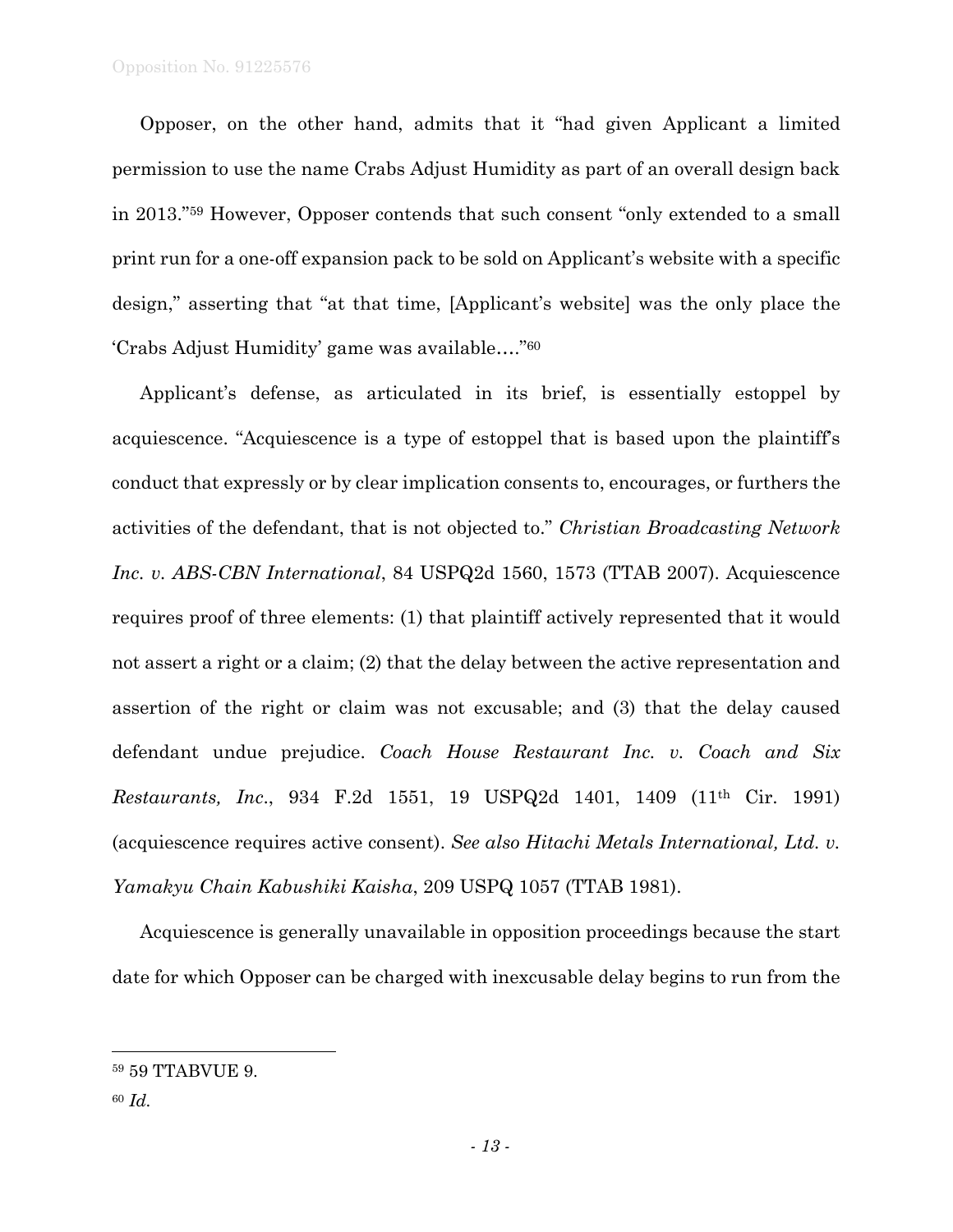date the mark is published for opposition. *Bausch & Lomb Inc. v. Karl Storz GmbH & Co. KG,* 87 USPQ2d 1526, 1531 (TTAB 2008) ("Conduct which occurs prior to the publication of the application for opposition generally cannot support a finding of equitable estoppel."); *see also Krause v. Krause Publications Inc*., 76 USPQ2d 1904 (TTAB 2005). Here, Opposer timely filed its notice of opposition (see Note 56) and thus we cannot find any unreasonable delay. Without a showing of non-excusable delay on Opposer's part in asserting its rights, we necessarily do not find acquiescence is applicable.

To the extent that Applicant is asserting estoppel by express consent, such a defense is also unavailing given the circumstances. Specifically, although Opposer's principal Mr. Temkin informally conveyed Opposer's approval of Applicant's use of its marks in an email, there is considerable ambiguity as to the extent of this consent. As demonstrated by Applicant's unsuccessful efforts to obtain approval from Opposer to sell its game cards through the retailer Target, Applicant itself evidently did not believe it could pursue any sale without Opposer's consent. Indeed, the facts herein are quite different from those in the Board decision, *Richdel, Inc. v. Mathews Co.*, upon which Applicant seeks to rely in asserting estoppel. In *Richdel*, there was no such ambiguity and the Board found "there can be no question but that the agreement between the parties including the payment to opposer of two thousand dollars and applicant's cessation of use of [a logo] in return constituted acquiescence by opposer to applicant's use of [applicant's mark]." *Richdel, Inc. v. Mathews Co.*, 190 USPQ 42. Moreover, the Board noted that the opposer in that case indicated an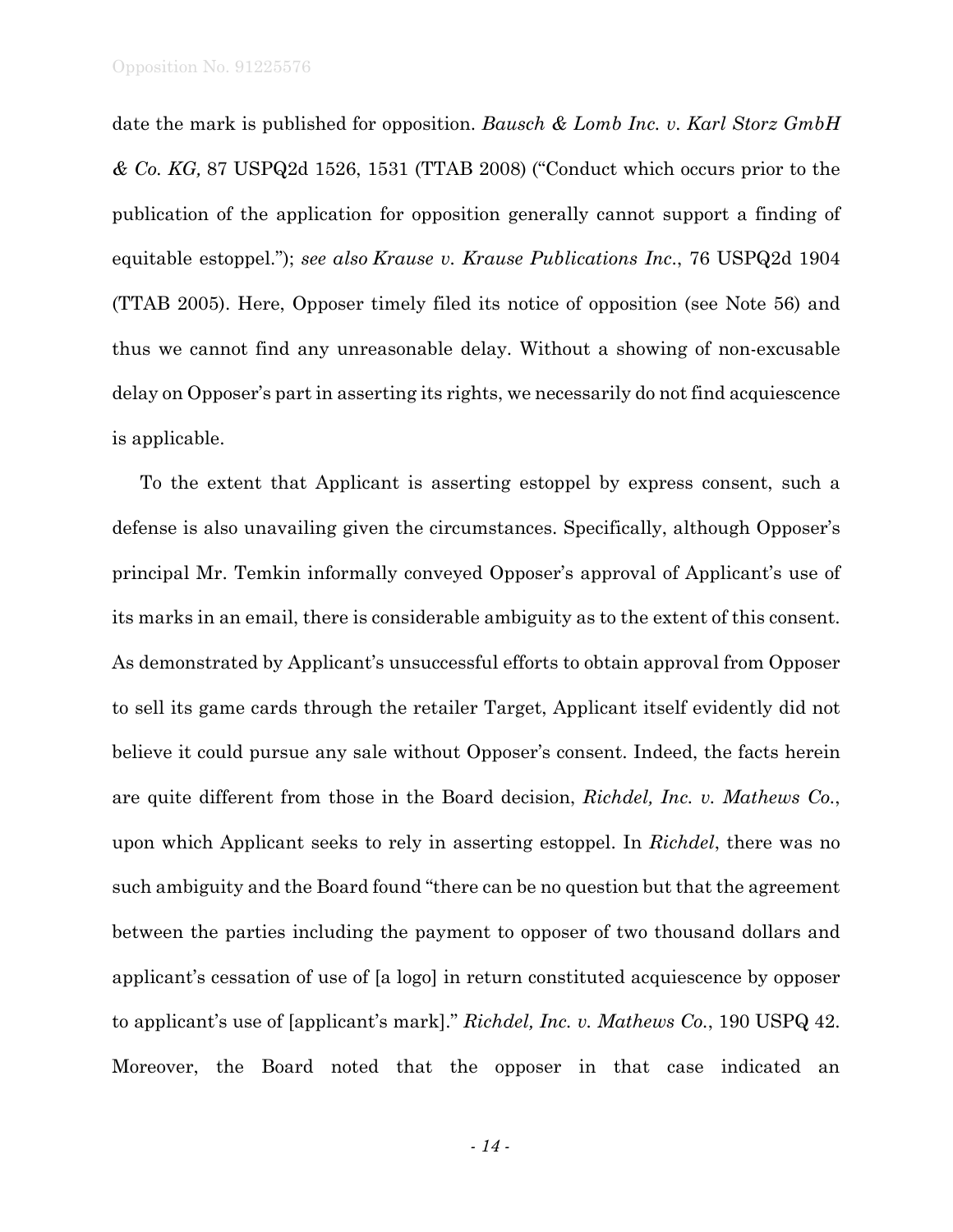acknowledgement of the involved goods being unrelated because it filed an application with a declaration that "can only be accepted as true if it is deemed that opposer did not believe that the contemporaneous use of [the marks on the different respective goods, i.e., mowers versus sprinkler controls and valves] was not conducive to confusion or mistake in trade as to source." *Id.* Here, in contrast, there is no dispute that Applicant's game cards are identical to Opposer's game cards, and they are specifically designed to be played as an accessory pack to Opposer's card game.

Even if we were to construe Mr. Temkin's email as clearly representing that Opposer was unconditionally consenting to Applicant's **use** of its marks, there is no evidence showing Opposer had no objection to Applicant's **registration** of these marks. In making this distinction, we keep in mind the Eleventh Circuit's admonition to the Board:

"... We conclude that the TTAB abused its discretion by failing to observe the distinction in this case between acquiescence as to use and acquiescence as to registration. Although petitioner actively represented that the registrant could use its logo, petitioner did not represent or imply that it would allow registrant to register the petitioner's service mark on the federal Principal Register. Therefore, no period of delay could have begun running as to registration, until petitioner had notice that registrant was doing something that would generate a claim or right of petitioner."

*Coach House*, 19 USPQ2d at 1404.

For the aforementioned reasons, Applicant's assertions of estoppel by acquiescence or express consent fail.

### **B. Unclean Hands**

Applicant argues that the affirmative defense of "unclean hands" is applicable to this case because Opposer is attempting to "use of its senior mark as a means of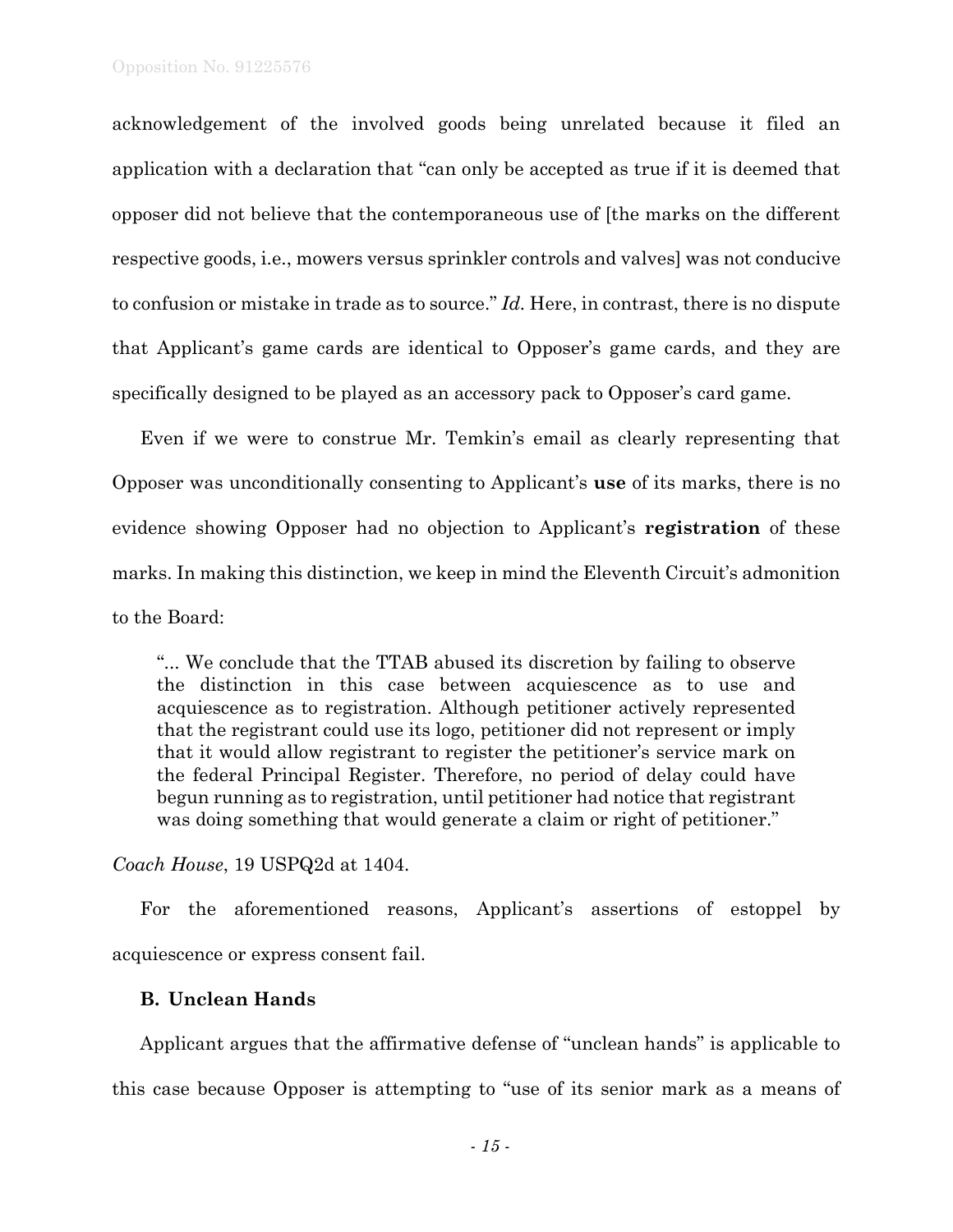restraining trade and bolstering pricing, as opposed to any legitimate concern about mitigating any likelihood of confusion between the two marks."61 Applicant also argues that "Opposer's attempt to engage Applicant in an unlawful restraint of trade speaks directly to this Board's jurisdiction to make a determination of the likelihood of confusion between the two marks."62

We disagree. Because Applicant's defense is predicated on making a determination as to what constitutes unlawful trade practices, including restraints on trade, we find the basis for this defense is beyond the Board's jurisdiction. Contrary to Applicant's assertion, the Board's decision in *Winnebago Industries, Inc. v. Oliver & Winston, Inc*., 207 USPQ 335 (TTAB 1980) is relevant because it also involved alleged inappropriate restraints on trade and, as the Board noted, we "do. not have jurisdiction to consider issues involving [unfair trade] violations." Id. at 342. Accordingly, the unclean hands defense presented by Applicant is unavailing in this proceeding.

## **IV. Board's Partial Summary Judgment Grant – Standing and Priority**

On September 19, 2017, the Board granted partial summary judgment in Opposer's favor deciding, inter alia, that Opposer has standing in this opposition.63 The Board also decided that Opposer has priority of use with respect to its Registration No. 4304905 for the mark CARDS AGAINST HUMANITY for game

<sup>61 58</sup> TTABVUE 48.

<sup>62</sup> *Id.* at 50.

<sup>63 26</sup> TTABVUE 21.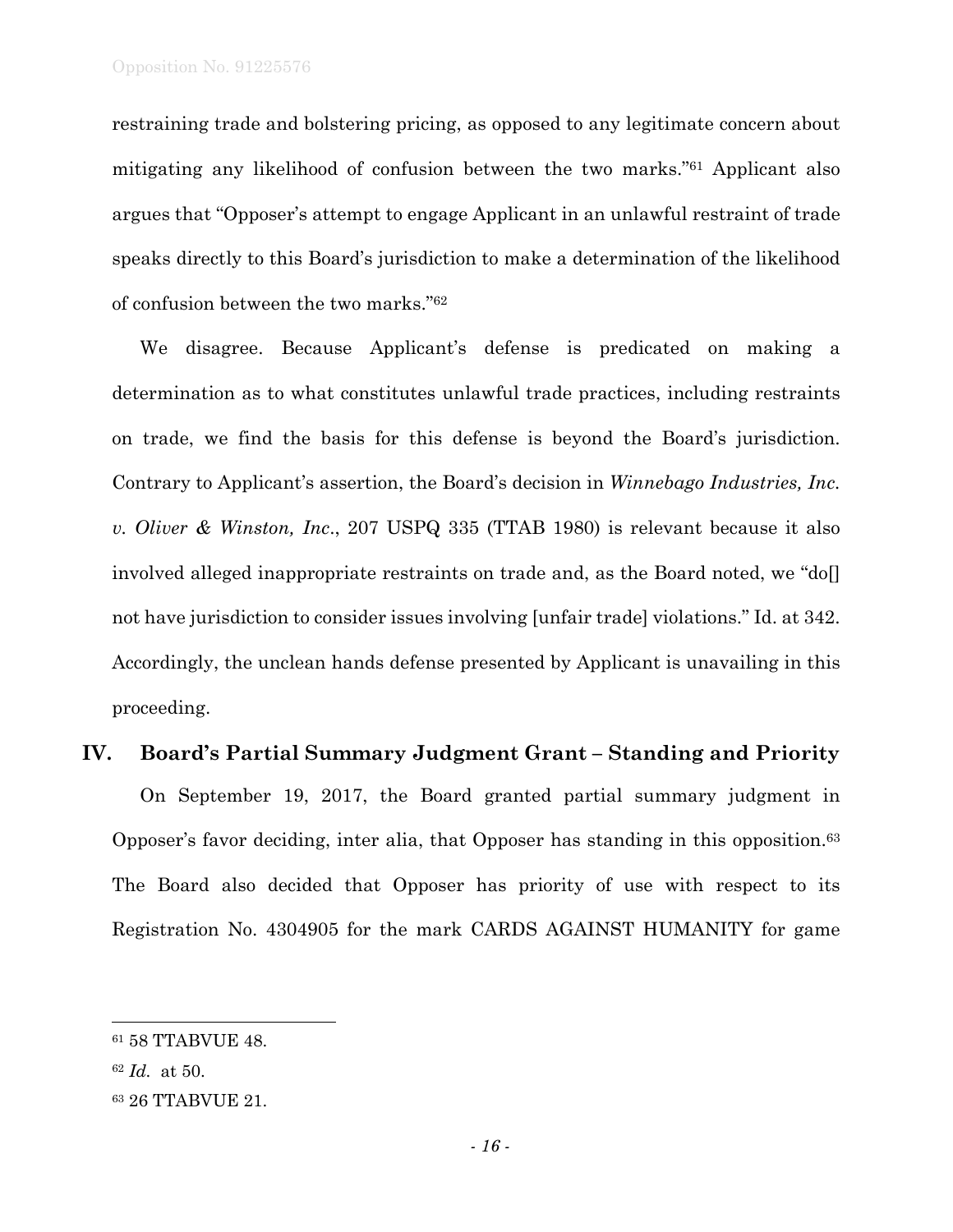cards.64 The Board's summary judgment decision regarding standing and priority are incorporated into this decision.

# **V. Likelihood of Confusion**

Our determination of the issue of likelihood of confusion under Section 2(d) is based on an analysis of all probative facts in evidence that are relevant to the factors set forth in *In re E. I. du Pont de Nemours & Co.,* 476 F.2d 1357, 177 USPQ 563, 567 (CCPA 1973). In every likelihood of confusion analysis, two key factors are the similarities between the marks and the similarities between the goods or services. *See Federated Foods, Inc. v. Fort Howard Paper Co.,* 544 F.2d 1098, 192 USPQ 24, 29 (CCPA 1976) ("The fundamental inquiry mandated by  $\S 2(d)$  goes to the cumulative effect of differences in the essential characteristics of the goods and differences in the marks.").

We focus our likelihood of confusion determination on Opposer's standard character mark CARDS AGAINST HUMANITY in Registration No. 4304905 for "card games; game cards," in International Class 28. If we find a likelihood of confusion as to this mark and those goods (vis-à-vis Applicant's marks), we need not find it as to Opposer's other marks; conversely, if we do not find a likelihood of confusion based on this registered mark, we would not find it as to Opposer's other marks. *See, e.g., In re Max Capital Grp. Ltd*., 93 USPQ2d 1243, 1245 (TTAB 2010).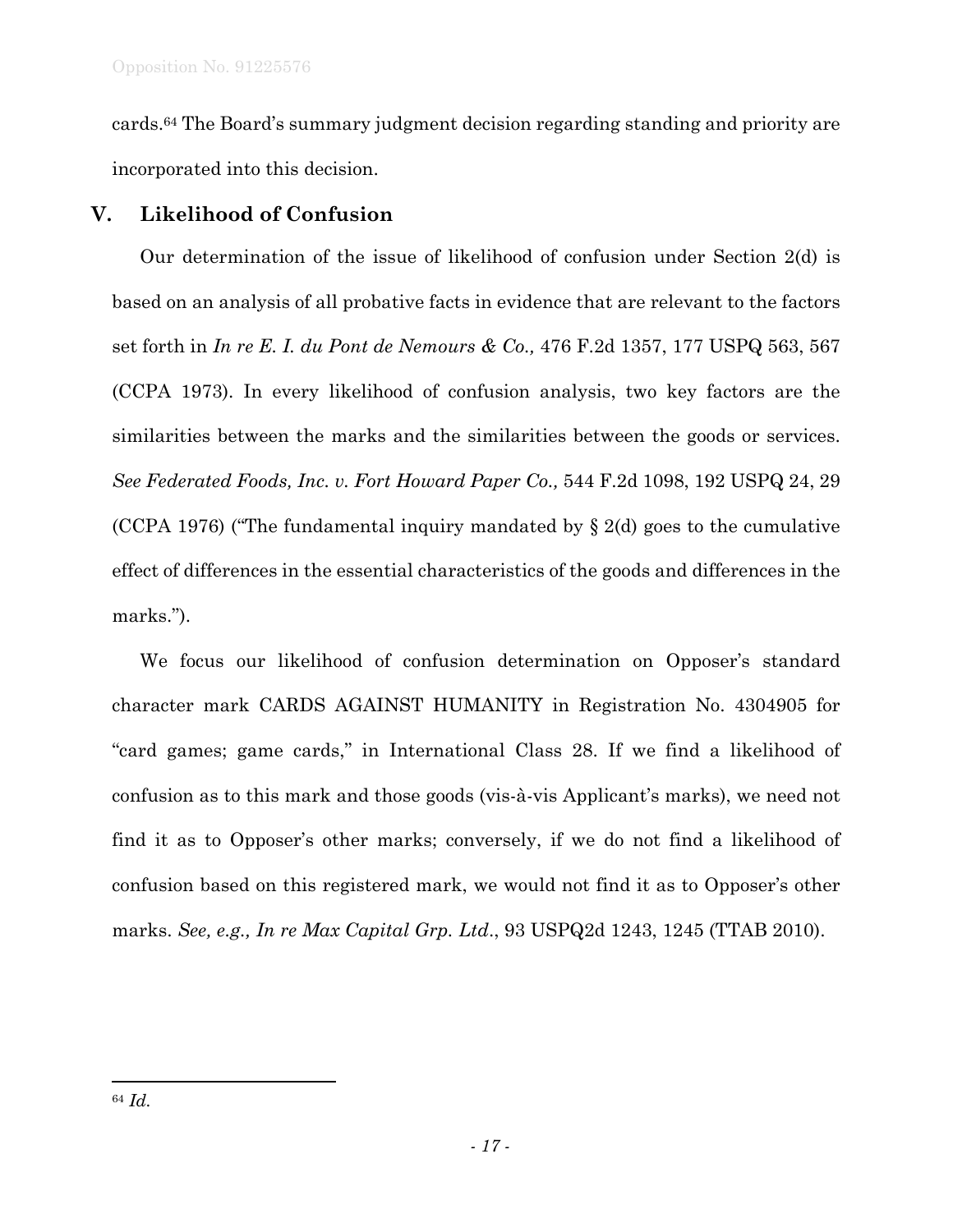## **A. Identity of the Goods, Trade Channels, Conditions of Purchase, and Classes of Consumers**

With regard to the parties' goods, channels of trade, conditions of purchase, and classes of consumers, we must make our determinations under these factors based on the goods as they are identified in the application and cited registration. *See In re Dixie Rests. Inc.*, 105 F.3d 1405, 41 USPQ2d 1531, 1534 (Fed. Cir. 1997); *see also Stone Lion Capital Partners, LP v. Lion Capital LLP*, 746 F.3d 1317, 110 USPQ2d 1157, 1161 (Fed. Cir. 2014); *Hewlett-Packard Co. v. Packard Press Inc.*, 281 F.3d 1261, 62 USPQ2d 1001 (Fed. Cir. 2002); *Octocom Sys., Inc. v. Hous. Computers Servs. Inc.*, 918 F.2d 937, 16 USPQ2d 1783, 1787 (Fed. Cir. 1990). "This factor considers whether 'the consuming public may perceive [the respective goods or services of the parties] as related enough to cause confusion about the source or origin of the goods and services.'" *In re St. Helena Hosp.*, 774 F.3d 747, 113 USPQ2d 1082, 1086 (Fed. Cir. 2014) (quoting *Hewlett-Packard*, 62 USPQ2d at 1004).

In this case, Opposer's and Applicant's goods are identified in the pleaded registration and opposed applications exactly the same, namely, "game cards; card games." Indeed, as already discussed, the parties' games are identical to the extent that they are played in the same manner and Applicant's game was admittedly designed as an expansion set of cards to be played with Opposer's original game.

Because the goods are identical, we must presume that the channels of trade and classes of purchasers for these goods are also the same. *See In re Viterra Inc.*, 671 F.3d 1358, 101 USPQ2d 1905, 1908 (Fed. Cir. 2012). In any event, the identity of trade channels is established by the evidence – both Opposer and Applicant sell their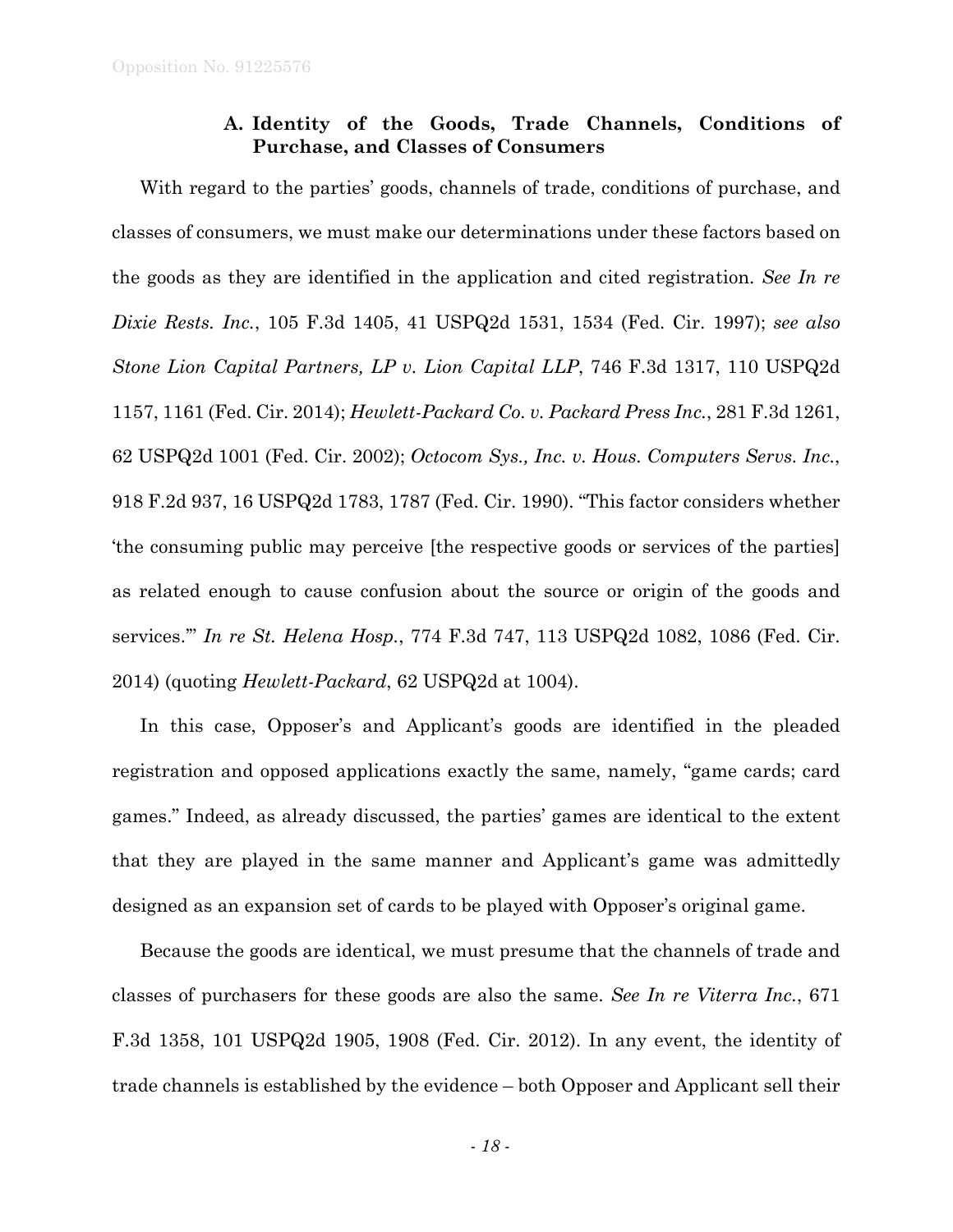game cards through the online retailer Amazon.com, and Applicant has sought on more than one occasion to sell through the retail chain Target stores where Opposer's game cards can be purchased.65

The parties' game cards are relatively inexpensive and this lends them to being purchased on impulse. Opposer's game cards can be purchased for \$5-29 and Applicant's game cards were initially being sold for approximately \$15.66 The game cards may be sold to an individual member of the general public, who is not a sophisticated purchaser. The subject matter of these card games is somewhat whimsical and they are for casual amusement. With these factors in mind, we find the parties' game cards are likely to be the subject of impulse purchasing rather than made after careful deliberation.

Accordingly, the *du Pont* factors regarding the identity of the goods, channels of trade and consumers weigh heavily in favor of likelihood of confusion. In addition, the goods are highly susceptible to being purchased on impulse and this too makes confusion more likely.

### **B. Similarity of the Marks**

This *du Pont* factor considers "'the similarity or dissimilarity of the marks in their entireties as to appearance, sound, connotation and commercial impression.'" *Palm Bay Imps. Inc. v. Veuve Cliquot Ponsardin Maison Fondee En 1772*, 396 F.3d 1369, 73 USPQ2d 1689, 1691 (Fed. Cir. 2005) (quoting *du Pont*, 177 USPQ at 567).

1

<sup>65 36</sup> TTABVUE (Bane Exhibit 11); 47 TTABVUE (Kohler 33:1-34:7).

<sup>66 47</sup> TTABVUE (Kohler 11:13-19); 32 TTABVUE (Exhibit 10).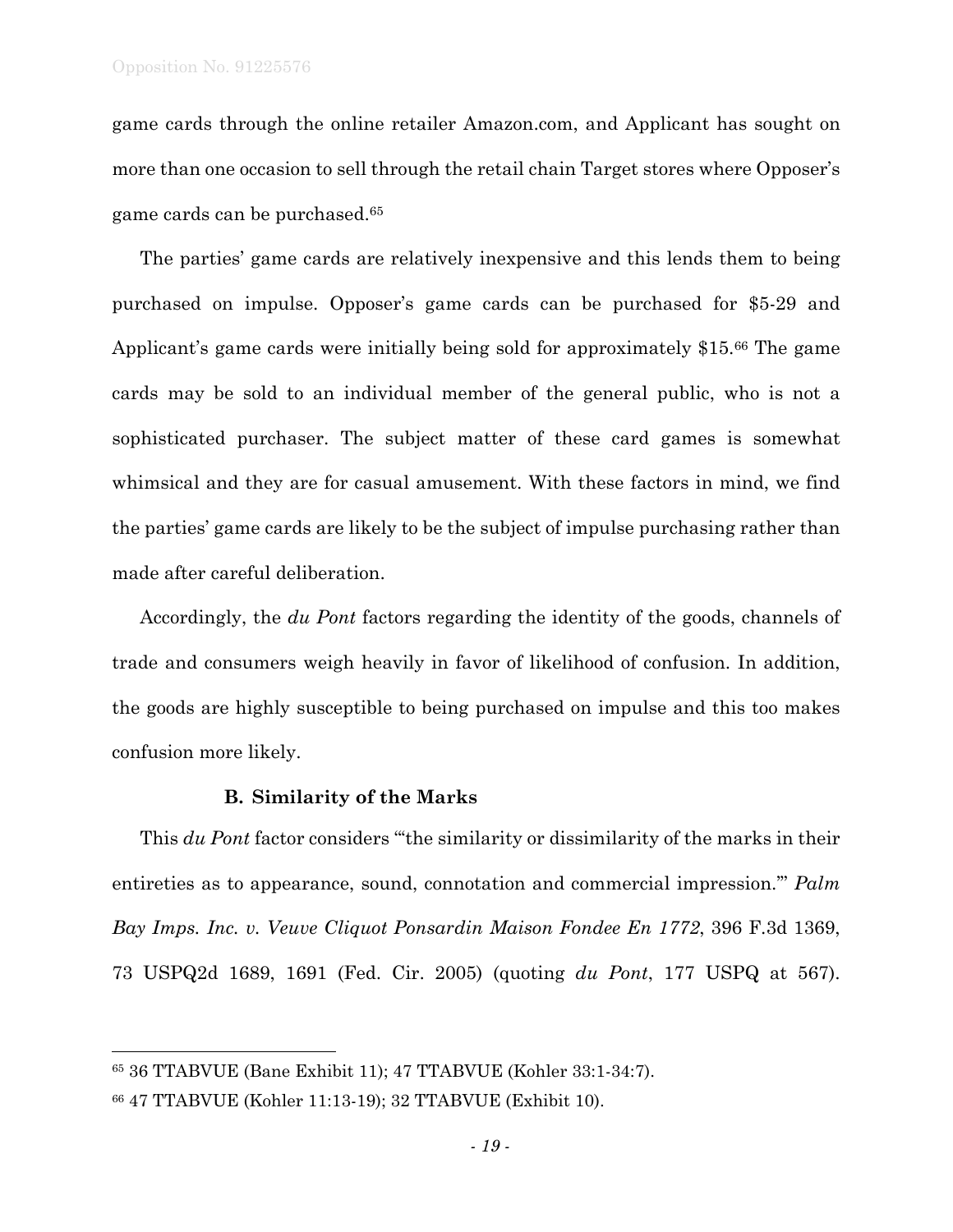"Similarity in any one of these elements may be sufficient to find the marks confusingly similar." *In re Davia*, 110 USPQ2d 1810, 1812 (TTAB 2014) (citing *In re White Swan Ltd*., 8 USPQ2d 1534, 1535 (TTAB 1988)). "The proper test is not a sideby-side comparison of the marks, but instead whether the marks are sufficiently similar in terms of their commercial impression such that persons who encounter the marks would be likely to assume a connection between the parties." *Coach Servs., Inc. v. Triumph Learning LLC*, 668 F.3d 1356, 101 USPQ2d 1713, 1721 (Fed. Cir. 2012) (quotation omitted). "The proper focus is on the recollection of the average customer, who retains a general rather than specific impression of the marks." *In re Aquitaine Wine USA, LLC*, 126 USPQ2d 1181, 1184 (TTAB 2018).

We also keep in mind that when marks appear on identical goods, as they do here, the degree of similarity between the marks necessary to support a finding of likely confusion declines. *See Cai v. Diamond Hong, Inc.*, 901 F.3d 1367, 127 USPQ2d 1797, 1801 (Fed. Cir. 2018) (quoting *In re Viterra Inc.*, 101 USPQ2d at 1908); *Century 21 Real Estate v. Century Life*, 970 F.2d 874, 23 USPQ2d 1698 (Fed. Cir. 1992).

Here, we find the marks are overall quite similar. Applicant's marks CRABS ADJUST HUMIDITY (with and without the design element) and Opposer's CARDS AGAINST HUMANITY each have three words, employ the same syntax, and, as Opposer points out in its brief, the words in each mark are arranged as follows:67

the first being a monosyllabic word with five letters, four of which are the same, beginning with "C" and ending in "S;" the second being a two-syllable word beginning with the letter "A" and ending in "ST;" and the last being

<sup>67 51</sup> TTABVUE.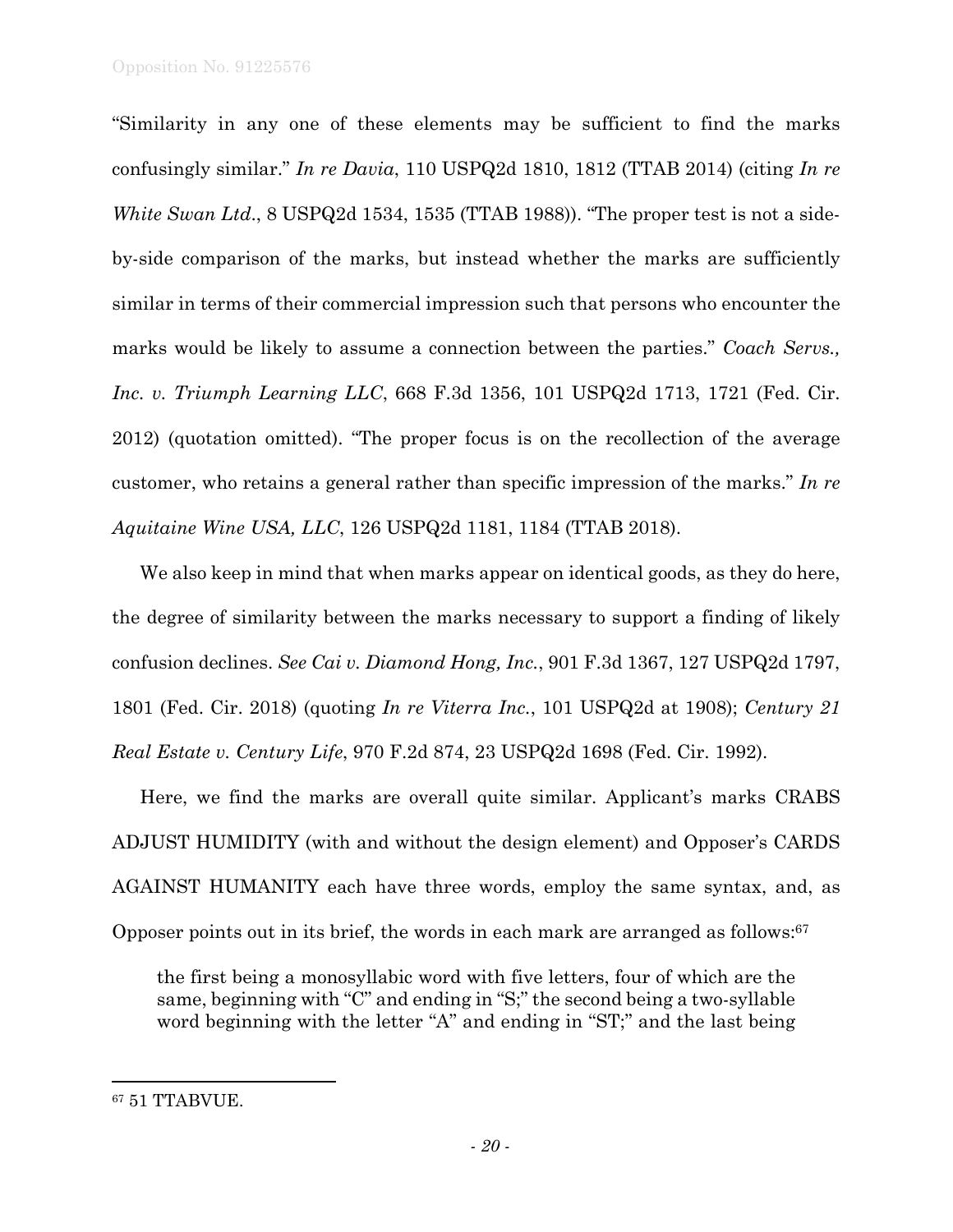a three-syllable word with eight letters, beginning with "HUM" and ending in "ITY."

By Applicant's own admission, this similarity is no coincidence as one of the factors going into Applicant's thought process in adopting its mark was that the mark "would evoke [Opposer's mark] by rhyming with it."68 Applicant describes its mark as an "homage" to Opposer's mark and Applicant stated that its mark "enhanced the pseudo-anonymity of the gameplay," given that Applicant's cards could be played with Opposer's cards.<sup>69</sup>

As the Board has noted before, there is "the penchant of consumers to shorten marks," *In re Bay State Brewing Co.*, 117 USPQ2d 1958, 1961 (TTAB 2016), and the evidence shows that this is true with respect to the parties' marks. Here, most likely due to the length of the wording in the marks, the record shows that consumers often abbreviate the parties' marks to the same initial letters, CAH.70 Applicant has acknowledged this abbreviation of the marks in addressing a consumer and describing itself as "the 'other' CAH."71 Another example is from Applicant's website in a customer review that includes the following, "Love CAH and I also love CAH. I'll leave it to you to sort out which is which."72

<sup>72</sup> *Id.*; Exhibit 30.

<sup>68 47</sup> TTABVUE (Kohler 8:14-15).

<sup>69</sup> *Id.*; Kohler 39:23-40:8.

<sup>70</sup> The record is replete with "CAH" references made by the parties and third parties as an abbreviation of the parties' marks. See, e.g., 34 TTABVUE (Notice of Reliance Exhibits 10, 14, and 30).

<sup>71</sup> *Id.*; Exhibit 10 (Applicant responding on the Reddit website (www.reddit.com) to an individual who stated "If CAH was a stupid idea, I'd love to see a good one.").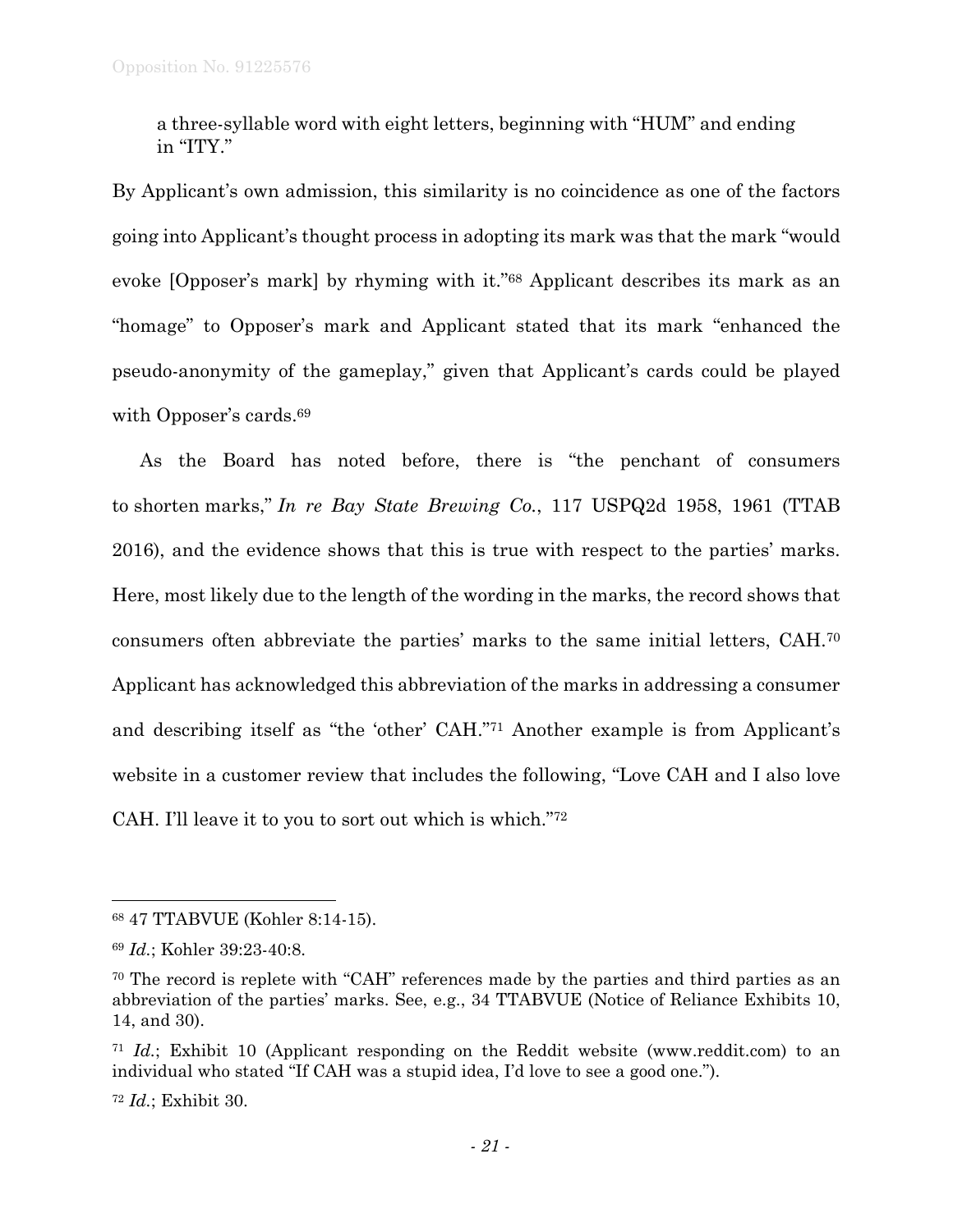To be clear, our comparison is of the marks as they appear in the involved applications and the pleaded registration. Nevertheless, the demonstrated ability of each of the parties' marks to be shortened to the letters CAH by consumers is a relevant factor in comparing the similarity of the marks. That is, we must consider this common attribute, namely that the public is likely to abbreviate the marks in the same manner, in determining whether the marks are similar. *See also Big M. Inc. v. U.S. Shoe Corp.*, 228 USPQ 614, 616 (TTAB 1985) ("[W]e cannot ignore the propensity of consumers to often shorten trademarks....").

In its brief, Applicant argues that CRABS ADJUST HUMIDITY "necessarily calls [Opposer's mark] to mind," but asserts that this is because it is a "parody."73 Applicant likens this case to the decision in *Louis Vuitton Malletier S.A. v. Haute Diggity Dog, LLC*, 507 F.3d 252, 84 USPQ2d 1969 (4th Cir. 2007), a case applying the parody defense to use of the mark "Chewy Vuiton" for dog toys, which the plaintiff alleged diluted its LOUIS VUITTON mark for luxury goods. However, we have long held that parody is a viable defense in a likelihood of confusion analysis only if the involved marks are otherwise not found confusingly similar. Here, as already discussed, we find the marks are similar. *See Boston Red Sox Baseball Club LP v. Sherman*, 88 USPQ2d 1581, 1592 (TTAB 2008) ("Parody is not a defense if the marks would otherwise be considered confusingly similar."); *see also* McCarthy, *supra* § 31.153 ("a successful parody [means] the ordinary observer can perceive that the defendant is not connected in any way with the owner of the target trademark."). Moreover, as

1

<sup>73 58</sup> TTABVUE 32.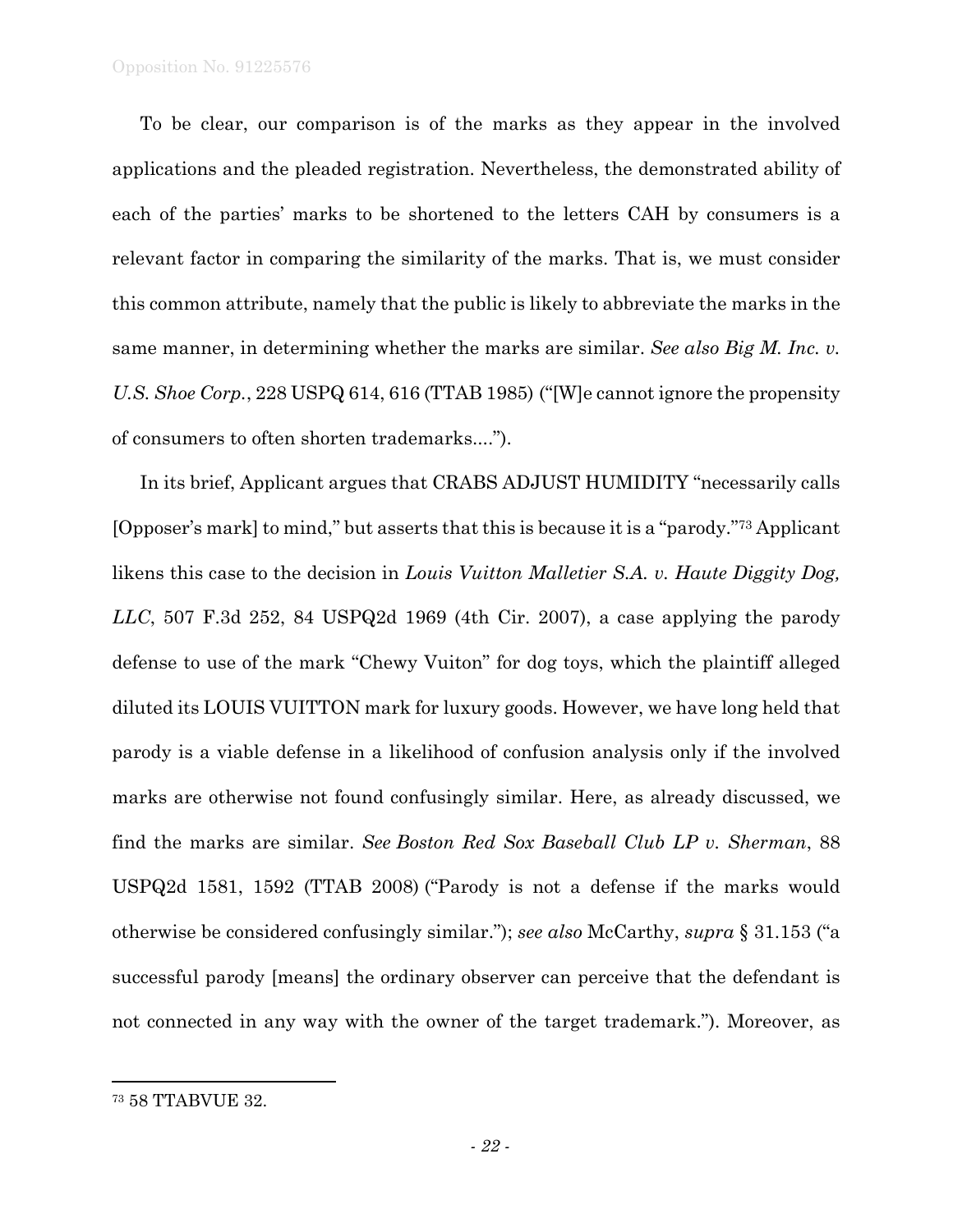Professor McCarthy noted with respect to the *Louis Vuitton* decision, one key reason for finding a parody in the defendant's mark was the fact that it "is highly unlikely to mistakenly think that famous high-fashion houses [like the plaintiff] are making or authorizing the dog accessories [like the defendant]" and such parody based on this difference would "amuse, not confuse." *Id.* In this case, the parties' goods are identical and the marks are similar in their overall commercial impressions due to the shared elements in each. For these reasons, Applicant's argument that its applied-for marks constitute a parody are unavailing.

We do not ignore the design of a crab claw turning a dial, presumably a humidistat, in Applicant's composite mark. Suffice to say, this is an element not present in Opposer's mark. However, as we have long held, a design element generally is accorded less weight in determining whether the marks are similar when it is combined with a literal element because the latter is more likely to be impressed upon a customer's memory and used by customers to request or reference the involved goods, here, game cards. *CBS Inc. v. Morrow*, 218 USPQ at 200; *In re Kysela Pere et Fils Ltd.*, 98 USPQ2d 1261, 1267-68 (TTAB 2011); *In re Dakin's Miniatures Inc*., 59 USPQ2d 1593, 1596 (TTAB 1999). Applicant's composite mark falls within this generalization. As the record demonstrates, consumers are accustomed to referencing Applicant's goods as CRABS ADJUST HUMIDITY or abbreviating them to CAH. Thus, although we note the design element in Applicant's mark is a point of difference, it does not play such a significant role to overcome the aforementioned similarities of the respective word portions.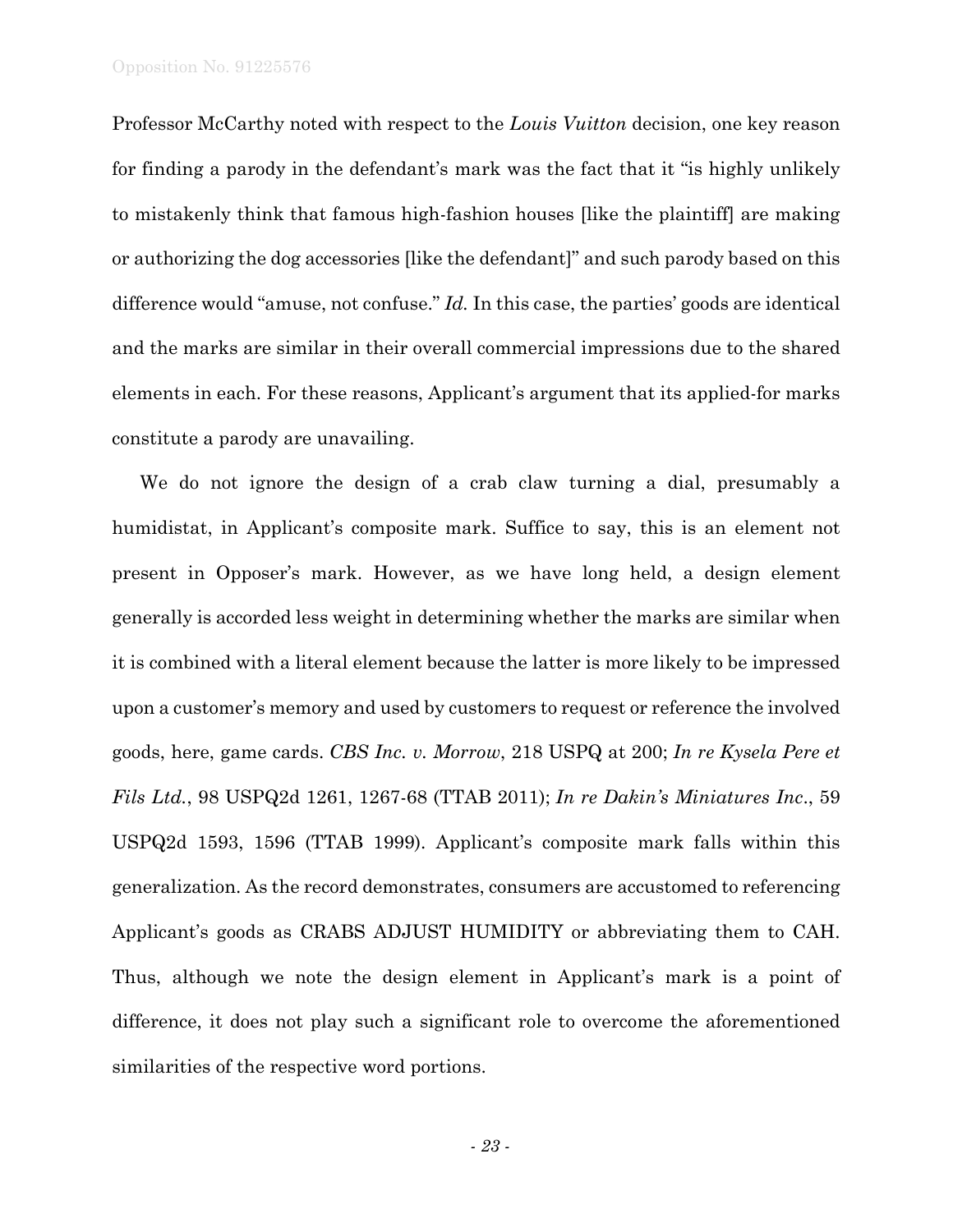Ultimately, we agree with Applicant when it states that its marks are "sufficiently imitative of [Opposer's mark] to create an association" between the marks; however, we disagree with Applicant's assessment that the "absurdity level" and "humorous" nature of its marks create a "separation."74 Applicant's marks CRABS ADJUST HUMIDITY, with and without the design element, and Opposer's CARDS AGAINST HUMANITY mark are each somewhat absurd. Taking the words literally in each of these mark creates nonsensical expressions. Opposer's mark will likely be understood as an irreverent play on the more serious subject "crimes against humanity," but suggests that game cards are being used against humanity. Applicant's CRABS ADJUST HUMIDITY wording may be interpreted as being more nonsensical in that crustaceans do not adjust the humidity level; however the differences in the literal connotations of the marks do not overcome their similarities in appearance, pronunciation and overall commercial impression.

In sum, Applicant's CRABS ADJUST HUMIDITY marks, with and without the crab design element, are overall quite similar in appearance and sound with Opposer's CARDS AGAINST HUMANITY mark. While the literal meaning of the words in Applicant's mark is different from that of Opposer's mark, they share a whimsical or nonsensical nature. Applicant admits its mark "necessarily calls … to mind" Opposer's mark. Accordingly, this *du Pont* factor also supports a finding of a likelihood of confusion.

<sup>74 58</sup> TTABVUE 36.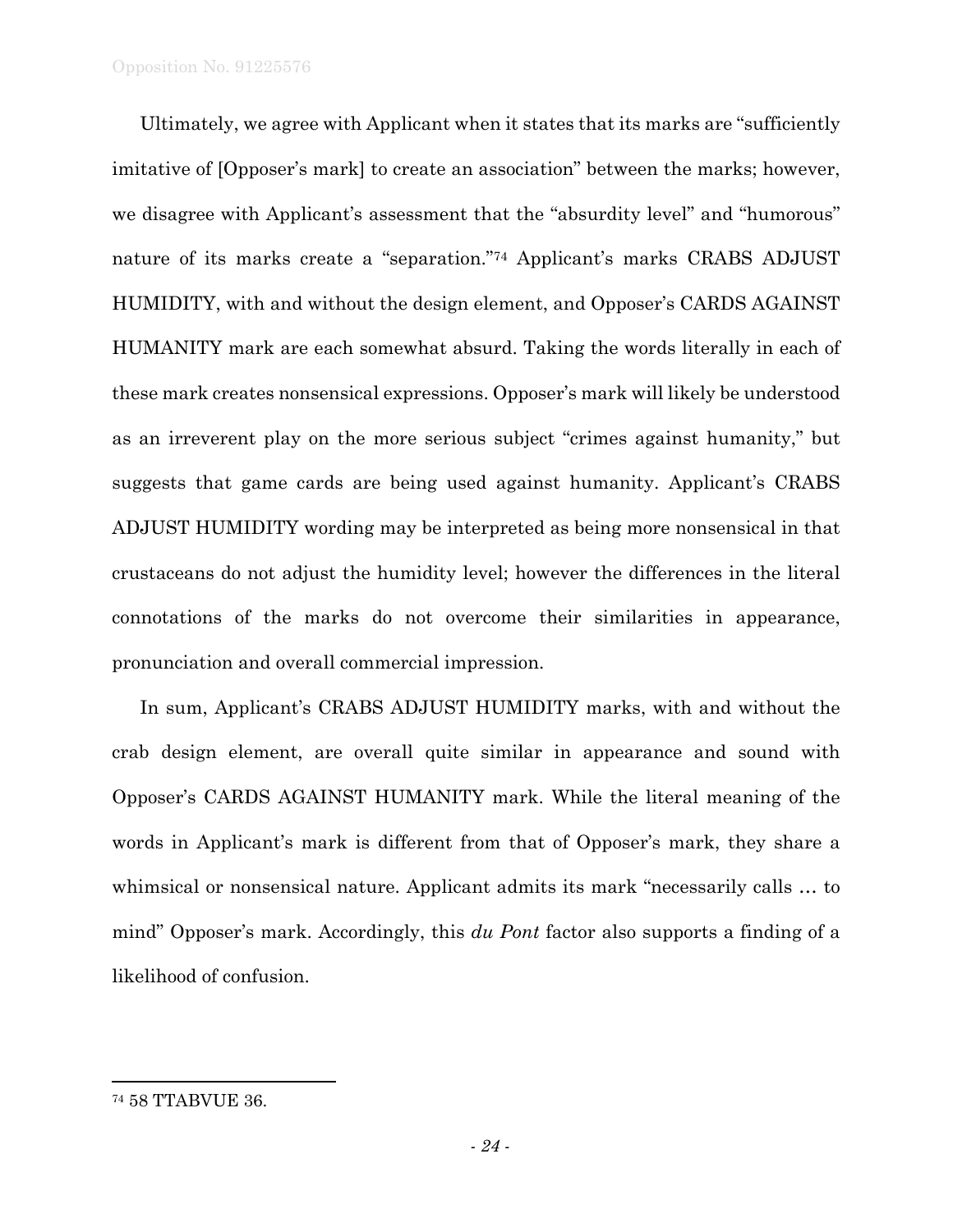Opposition No. 91225576

## **C. The Fame of the CARDS AGAINST HUMANITY Mark**

The fifth *du Pont* factor involves the fame of the prior mark. "[L]ikelihood of confusion fame 'varies along a spectrum from very strong to very weak."' *Joseph Phelps Vineyards, LLC v. Fairmount Holdings, LLC*, 857 F.3d 1323, 122 USPQ2d 1733, 1734 (Fed Cir. 2017) (quoting *Palm Bay Imps., Inc. v. Veuve Clicquot Ponsardin Maison Fondee en 1772*, 73 USPQ2d at 1694 (quoting *In re Coors Brewing Co*., 343 F.3d 1340, 68 USPQ2d 1059, 1063 (Fed. Cir. 2003))).

Fame may be measured indirectly by the volume of sales and advertising expenditures for the goods and services identified by the marks at issue, "the length of time those indicia of commercial awareness have been evident," widespread critical assessments and through notice, by independent sources, of the products identified by the marks, as well as the general reputation of the products and services. *Bose Corp. v. QSC Audio Prods. Inc.,* 63 USPQ2d 1303, 1305-06, 1309 (Fed. Cir. 2002); *Weider Publ'ns, LLC v. D&D Beauty Care Co.*, 109 USPQ2d 1347, 1354 (TTAB 2014). Raw sales and advertising numbers alone may be misleading, however, and some context in which to place the numbers may be necessary. *See Omaha Steaks Int'l, Inc. v. Greater Omaha Packing Co.,* 908 F.3d 1315, 128 USPQ2d 1686, 1690 (Fed. Cir. 2018) (citing *Bose,* 63 USPQ2d at 1309).

Finally, because of the extreme deference that we accord a famous mark in terms of the wide latitude of legal protection it receives, and the dominant role fame plays in the likelihood of confusion analysis, it is the duty of the party asserting that its mark is famous to clearly prove it. *Coach Servs., Inc. v. Triumph Learning LLC,* 101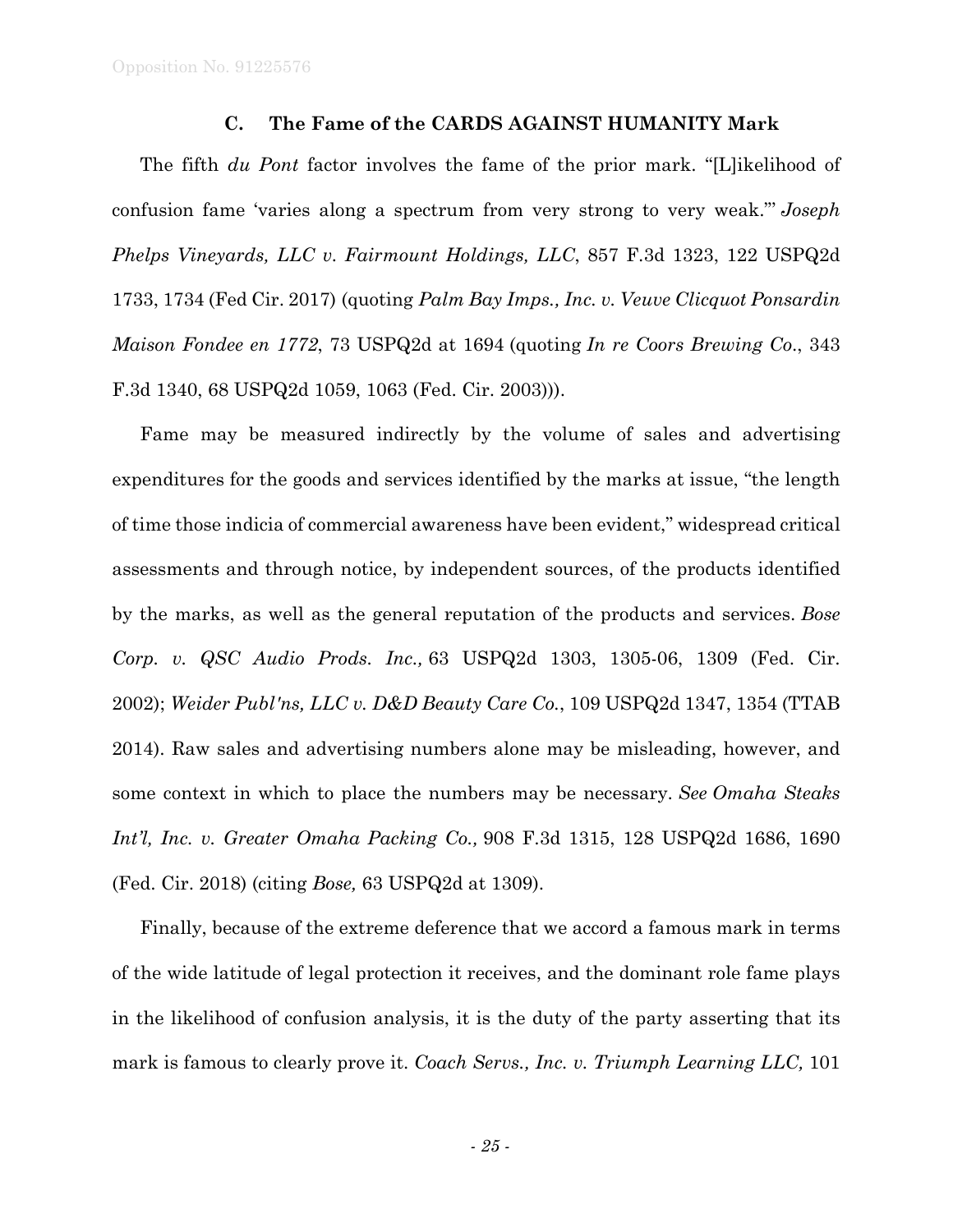USPQ2d at 1720, citing *Leading Jewelers Guild Inc. v. LJOW Holdings LLC,* 82 USPQ2d 1901, 1904 (TTAB 2007).

Based on the record as a whole, we find that Opposer's CARDS AGAINST HUMANITY mark is very strong and has received significant publicity. Although the numbers for units sold and distributed for promotion have been designated as "confidential," we find them particularly impressive for the years 2013 to date.75 Opposer has also publicized its game under the mark through non-conventional advertisement events that have received attention.76 Opposer is also active in social media, with over 100,000 Twitter followers<sup>77</sup> and a Facebook page with nearly 700,000 "likes."78

Perhaps most telling with respect to the degree of renown of Opposer's CARDS AGAINST HUMANITY game is the amount and type of unsolicited publicity it has received in the media and mentions by celebrities (as already discussed supra in the "background").79 For example, the New York Times online (www.nytimes.com) featured the game in August 2014, describing it as "ha[ving] become hugely popular over the last three years, popping up at birthdays and bachelorette parties, happy hours and Hamptons gatherings" and acknowledging how it is often "sold out" on

l

<sup>75 37</sup> TTABVUE (Bane Declaration Exhibit 3).

<sup>76 36</sup> TTABVUE

<sup>77</sup> *Id.*; Bane 84:18-85:4.

<sup>78</sup> *Id*.; In its answer, as amended, Applicant admits that Opposer has "more than 640,000 Facebook users that follow Opposer's page and Opposer has more than 93,100 Twitter followers." 28 TTABVUE 3 (Answer ¶ 6).

<sup>79 32</sup> TTABVUE (Fourth Notice of Reliance).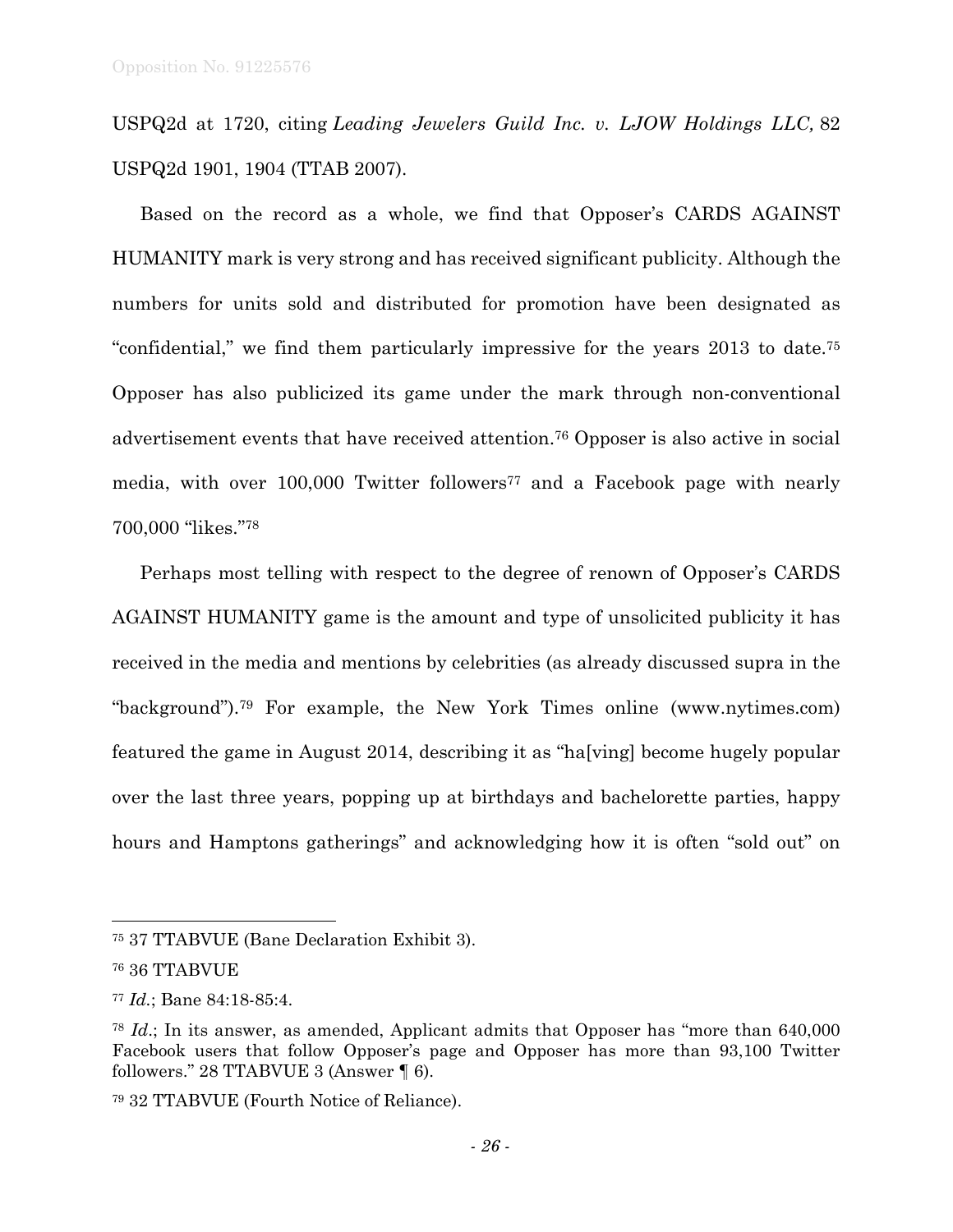Amazon.com because it is "has been consistently been the No. 1 best-selling toy or game on Amazon since it debuted there in 2011, ahead of Jenga, Legos and Disney's 'Frozen' dolls."80 While we cannot, and do not, take the statements made in the articles for their truth, the amount and type of press coverage for Opposer's CARDS AGAINST HUMANITY game establishes an elevated degree of public recognition. Without being prompted or paid, well-known persons, such as Kim Kardashian West, Lance Armstrong, Jessica Biel and others, expressed their like of the game to their followers via Twitter.81

Applicant, in its answer, has also made the following admissions to Opposer's allegations that involve public exposure to Opposer's Cards Against Humanity game:

• "Some of the cast members of Glee and Keeping up with the Kardashians have played Opposer's game on television."82

• Members of Congress played Opposer's game after President Obama's State of the Union address in January 2015 (clip available here: http://www.cnn.com/videos/politics/2015/01/21/...).83

• [T]he New York Times published one article on August 13, 2014 titled "For a Well-Played Hand, Far From P.C." written by Shiela Marikar that references Opposer's game as "hugely popular," that the New York Times Magazine published one article on October 7, 2016 titled "Letter of Complaint: Cards Against Humanity" written by Dan Brooks that states "[Opposer's game] has become a mainstay in the households of young urban professionals," and that CNN published one article on January 25, 2017 titled "Cards Against Humanity seeks new CEO (who sounds an awful lot like our last President)" written by Brenna Williams that states, "Cards Against Humanity is usually described as a filthy version of Apple to Apples. And if you haven't heard of either of those games, you

<sup>83</sup> *Id.* at ¶ 8.

1

<sup>80</sup> *Id.*; Exhibit 34.

<sup>81 36</sup> TTABVUE (Bane Declaration Exhibit 1); Bane 15:13-16.

<sup>82 28</sup> TTABVUE (Answer ¶ 7).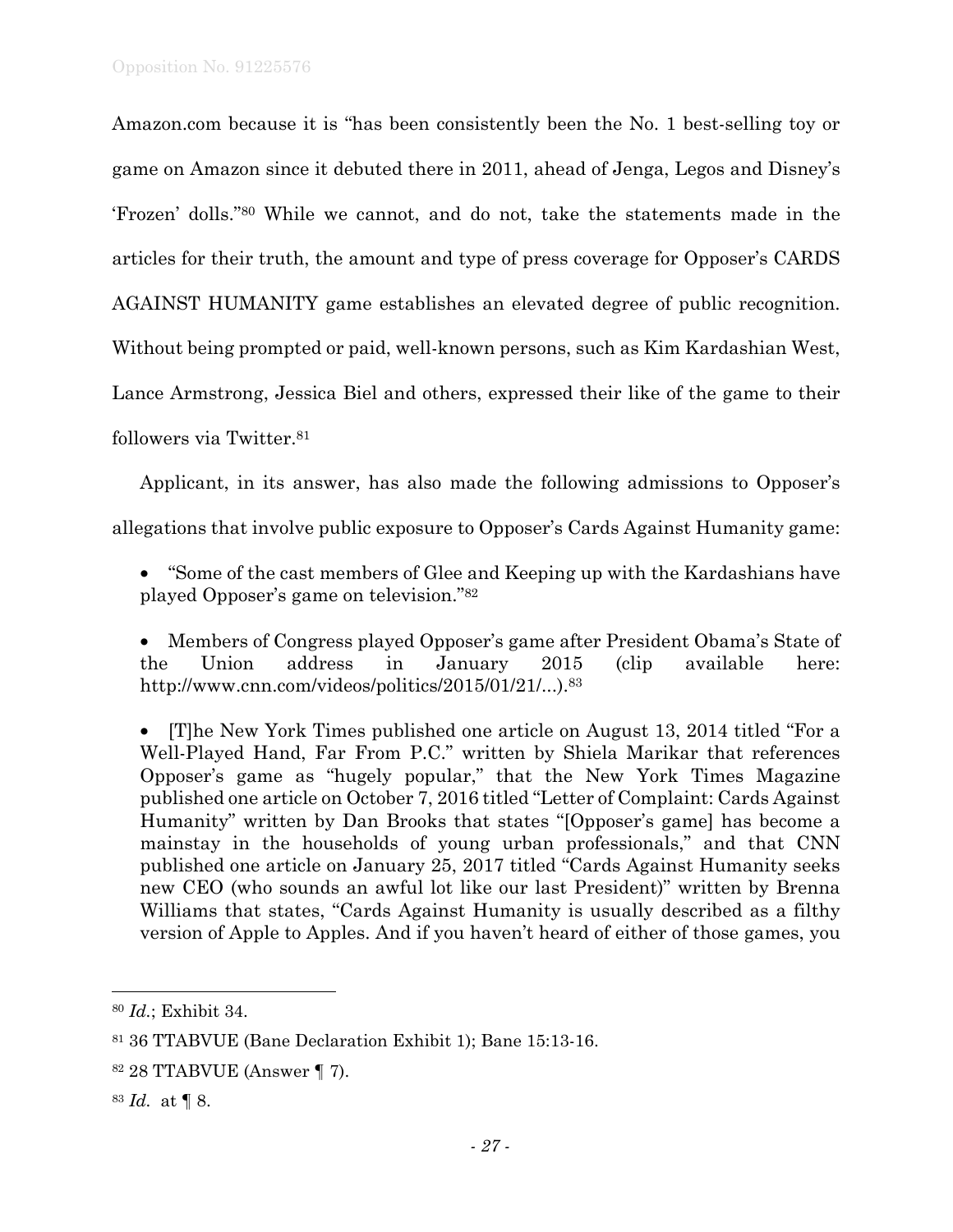haven't been to a party at someone's house in the last decade and I can't help you."84

Taken in its entirety, the record persuades us that Opposer's mark CARDS AGAINST HUMANITY enjoys a high degree of recognition in the relevant United States market. This renown increases the likelihood that consumers would perceive a similar mark as being associated with Opposer.

Accordingly, the *du Pont* fame factor supports a finding of a likelihood of confusion. *Joseph Phelps Vineyards*, 122 USPQ2d at 1734-35; *Tao Licensing, LLC v. Bender Consulting Ltd.*, 125 USPQ2d 1043, 1056 (TTAB 2017).

# **D. Instances of Actual Confusion**

Finally, we address the seventh *du Pont* factor, the nature and extent of any actual confusion. A showing of actual confusion may be highly probative, if not conclusive, of a likelihood of confusion. *Majestic Distilling*, 65 USPQ2d at 1205. Evidence of actual confusion is difficult to obtain, however, and is not necessary to show a likelihood of confusion. *See In re i.am.symbolic, llc*, 866 F.3d 1315, 123 USPQ2d 1744, 1747 (Fed. Cir. 2017); *Weiss Assocs. Inc. v. HRL Assocs. Inc.*, 902 F.2d 1546, 14 USPQ2d 1840, 1843 (Fed. Cir. 1990); *Lebanon Seaboard Corp. v. R&R Turf Supply Inc.*, 101 USPQ2d 1826, 1834 (TTAB 2012).

Opposer argues that there is "substantial evidence of actual consumer confusion between the parties' marks."85 Specifically, in its brief, Opposer points to:

1. Printout of a message from Amazon.com notifying Applicant that an authorization for a return has been issued to a buyer with the following

<sup>84</sup> *Id.* at ¶ 13.

<sup>85 51</sup> TTABVUE 36.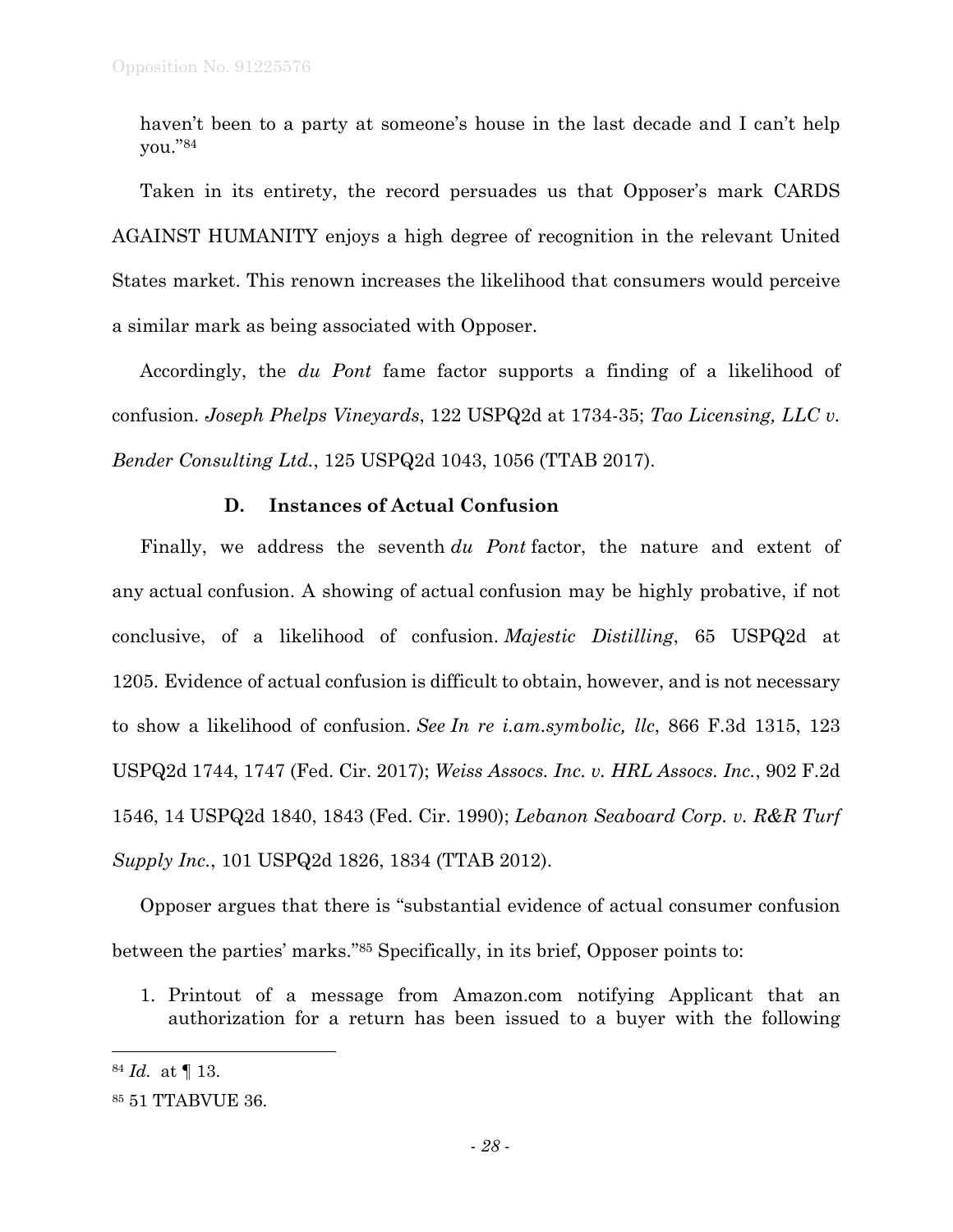information – "Return reason: Accidental order … Buyer comments: Wanted Cards Against Humanity, not Crabs Against [sic]."86

- 2. Printouts of two different customer reviews of Applicant's game cards on the Amazon.com website that include the following messages:
	- a. "When I bought [the Crabs Game], I misread it and thought it said Cards Against Humanity . . ."87
	- b. "Crappy copy of the real game, I wasn't paying attention and got taken! Don't let it happen to you . . . . "88"

Opposer also relies on the testimony, with exhibits, of its Community Manager, Ms. Bane. She testified that Opposer's customer service team has received communications since 2013 indicating a level of confusion amongst consumers indicating that they believe there is a relationship between the parties.89 She testified that this "confusion happens all the time … over email, on social media, and it also happens in person."90 Copies of several emails indicating this type of confusion were attached to Ms. Bane's deposition as exhibits.

In its brief, Applicant acknowledges that the "comments from the Amazon website [ ] indicate that a customer purchased the Applicant's game when they intended to buy the Opposer's game."91 However, Applicant argues that this was a case of "inattention" and that "Opposer has not submitted any declarations from customers explaining the context that might show actual confusion rather than a

 $\overline{a}$ 

<sup>90</sup> *Id.* ; Bane 64:22-65:9.

<sup>86 34</sup> TTABVUE (4th Notice of Reliance, Kohler Exhibit 26).

<sup>87 35</sup> TTABVUE (6th Notice of Reliance, Exhibit 79).

<sup>88</sup> *Id.* 

<sup>89 36</sup> TTABVUE; Bane 29:10-30:16.

<sup>91 58</sup> TTABVUE 39.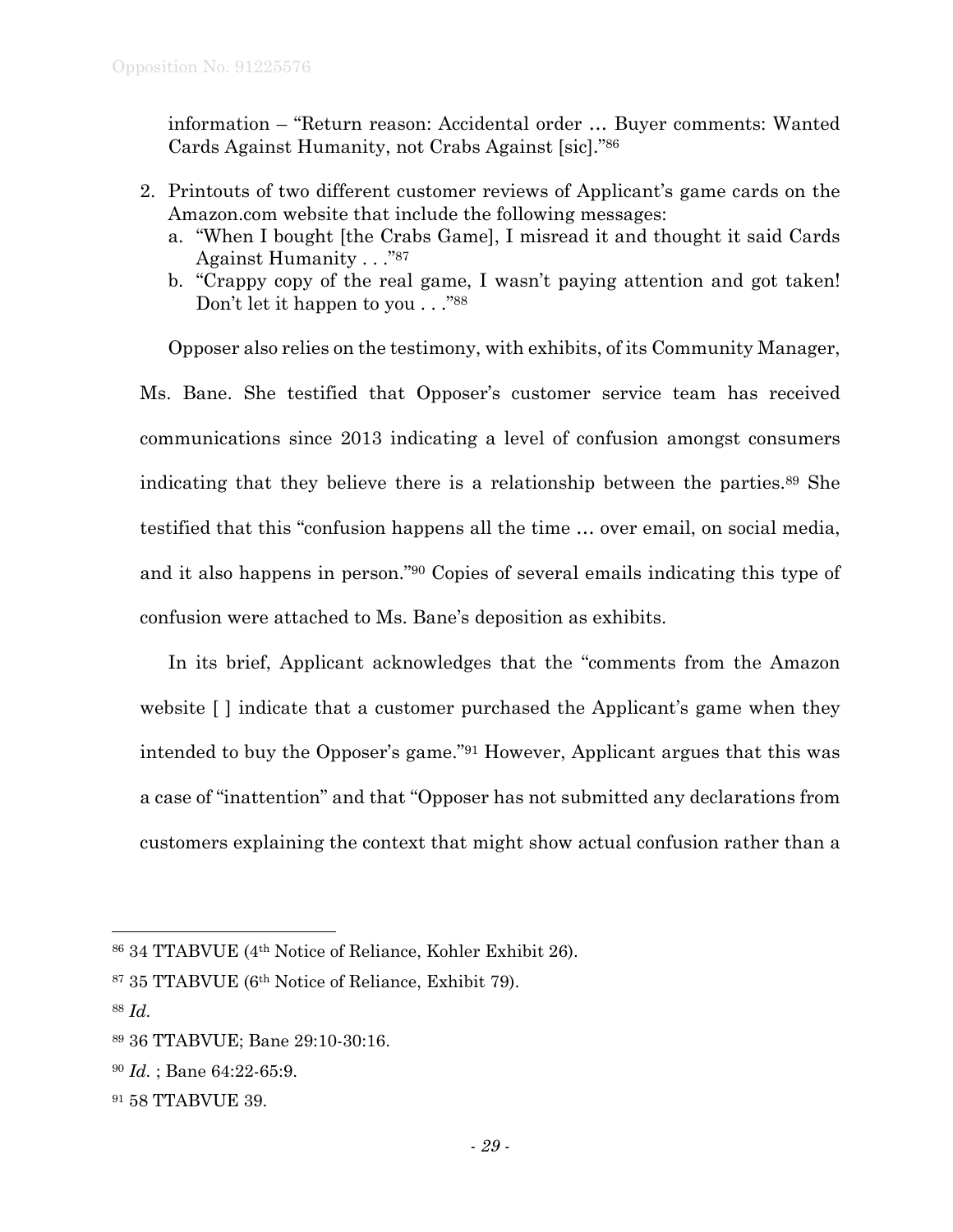simple mistake."92 Applicant further argues that "the instances of accidental purchases put before the Board is no more than a half dozen" and that "the scale of Opposer's evidence of actual confusion is microscopic when compared to the number of Opposer's games and Applicant's games that have been sold and the number of communications that each company has received."93

Although Applicant takes issue with the number of "instances of accidental purchases," we find the evidence of consumer confusion to be probative in our likelihood of confusion analysis. Indeed, the amount and type of evidence of confusion is substantial and cannot be classified as de minimis or insignificant. *Cf. Petro Stopping Centers, L.P. v. James River Petroleum, Inc.*, 130 F.3d 88, 44 USPQ2d 1921, 1927 (4th Cir. 1997) ("In light of its huge volume of commerce, [plaintiff's] meager evidence of actual confusion is at best de minimis."); *National Rural Elec. Coop. Ass'n v. Suzlon Wind Energy Corp.*, 78 USPQ2d 1881, (TTAB 2006), *aff'd*, 214 Fed. Appx. 987 (Fed. Cir. 2007) (One instance of an e-mail asking if the defendant's mark might be an infringement was not sufficient evidence of a likelihood of confusion. "We are not persuaded that this single instance of alleged actual confusion is significant.")

Even were we to consider the known instances of actual confusion and accidental purchases as being few in number when compared to the number of sales of the parties' game cards, we find them to be at least "illustrative of how

<sup>92</sup> *Id.* at 39-40.

<sup>93</sup> *Id.* at 40.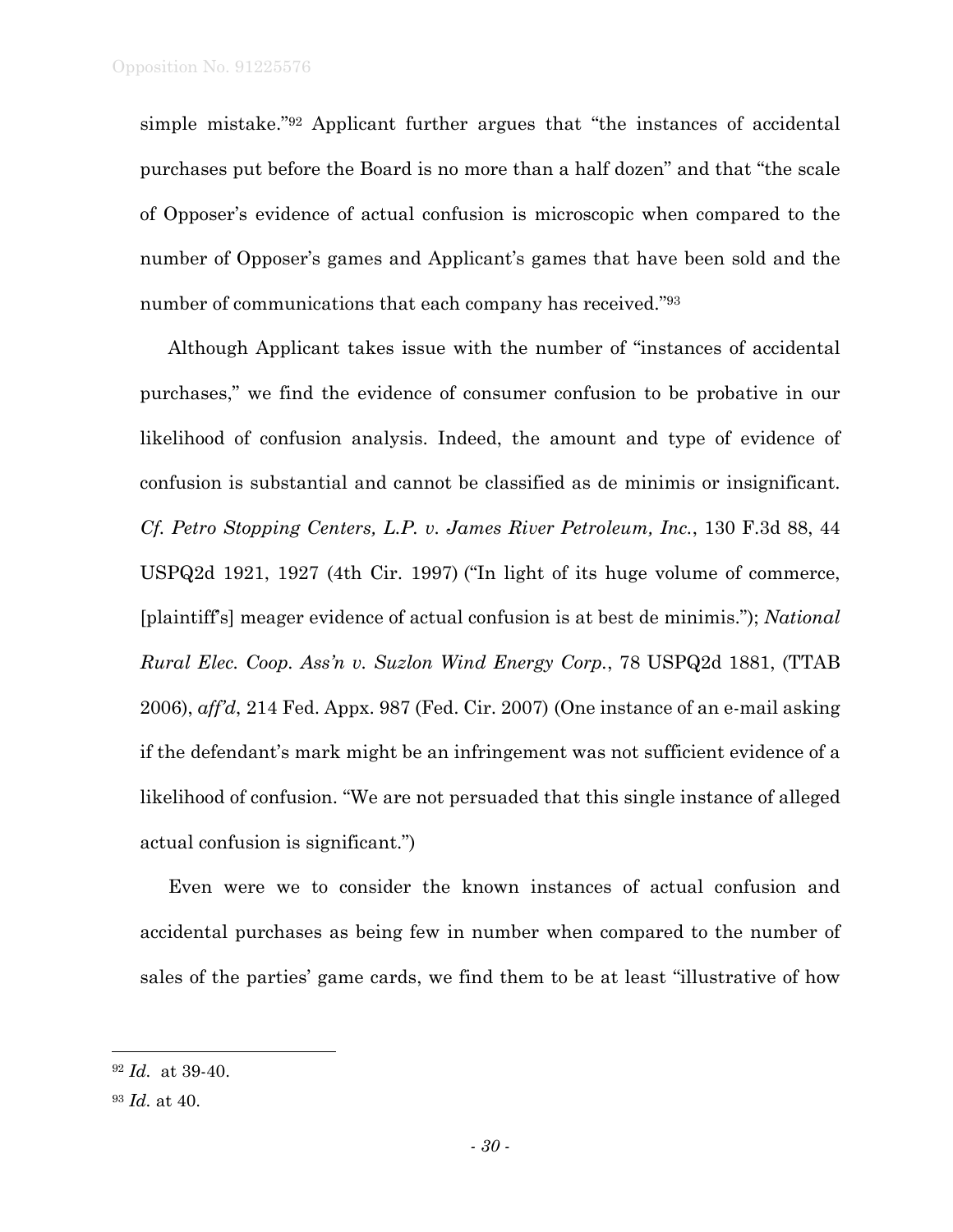and why confusion is likely." *Molenaar, Inc. v. Happy Toys Inc.*, 188 USPQ 469,471 (TTAB 1975) (internal citation omitted) (involving "a single instance of actual confusion, albeit there is testimony which indicates that there have been more instances of actual confusion.") The record demonstrates that, because Applicant's game cards are designed to be an accessory pack to Opposer's card game, many, if not all, consumers of Applicant's goods are already aware of Opposer's CARDS AGAINST HUMANITY card game and game cards. Moreover, the confusion evidence indicates possible consumer inattention as to the differences in the respective composite words of the marks and an ability to confuse the wording CRABS ADJUST HUMIDITY with CARDS AGAINST HUMANITY making accidental purchases more likely.

In sum, the evidence of actual confusion before us has clear probative value and helps show that confusion among consumers is likely, and the *du Pont* factor is weighed accordingly.

#### **E. Bad Faith**

Opposer argues in its brief that "Applicant's bad-faith intent is yet another factor that favors a finding of likelihood of confusion."94 Opposer points to circumstances of Applicant's adoption of its mark, including Mr. Kohler's acknowledgement that Applicant deliberately sought a mark that would "evoke" Opposer's CARDS AGAINST HUMANITY mark "by rhyming with it."95

<sup>94 51</sup> TTABVUE 44.

<sup>95 47</sup> TTABVUE (Kohler 8:14-15).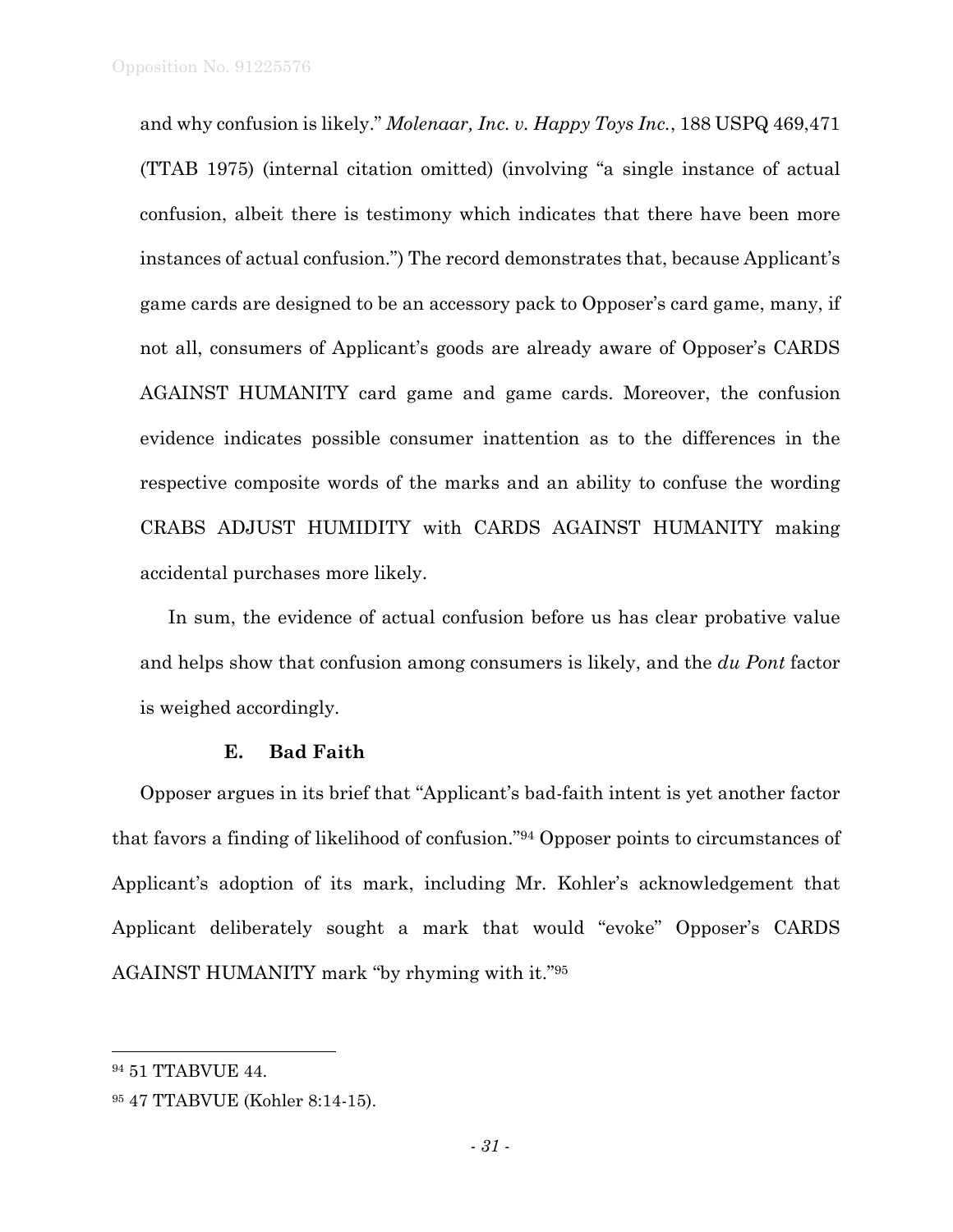Bad faith, or intent to confuse, falls under the thirteenth *du Pont* factor regarding "any other established fact probative of the effect of use." *L.C. Licensing Inc. v. Berman,* 86 USPQ2d 1883, 1890 (TTAB 2008) ("[A] party which knowingly adopts a mark similar to one used by another for related goods should not be surprised to find scrutiny of the filer's motive."). A finding of bad faith must be supported by evidence of an intent to confuse, rather than mere knowledge of another's mark or even an intent to copy. *See, e.g., Starbucks Corp. v. Wolfe's Borough Coffee, Inc.,* 588 F.3d 97, 92 USPQ2d 1769, 1782 (2d Cir. 2009) ("[T]he 'only relevant intent is intent to confuse. There is a considerable difference between an intent to copy and an intent to deceive."' (quoting McCarthy, § 23:113)). *See also J & J Snack Foods Corp. v. McDonald's Corp.*, 18 USPQ2d 1889, 1891 (Fed. Cir. 1991) ("Whether there is evidence of intent to trade on the goodwill of another is a factor to be considered, but the absence of such evidence does not avoid a ruling of likelihood of confusion.").

Here, while there is evidence Applicant clearly had prior knowledge of Opposer's CARDS AGAINST HUMANITY game, we do not find this record supports, by a preponderance of the evidence, a conclusion of bad faith adoption. Particularly, we note that Applicant did make efforts to obtain Opposer's approval to use the CRABS ADJUST HUMIDITY mark and the evidence shows that Applicant had reason to believe it received Opposer's approval to adopt the mark. We therefore find the *du Pont factor* regarding bad faith adoption to be neutral.

### **F. Conclusion**

All of the *du Pont* factors for which there is evidence either support a finding of a likelihood of confusion or are neutral. The parties' goods are identical and are sold in